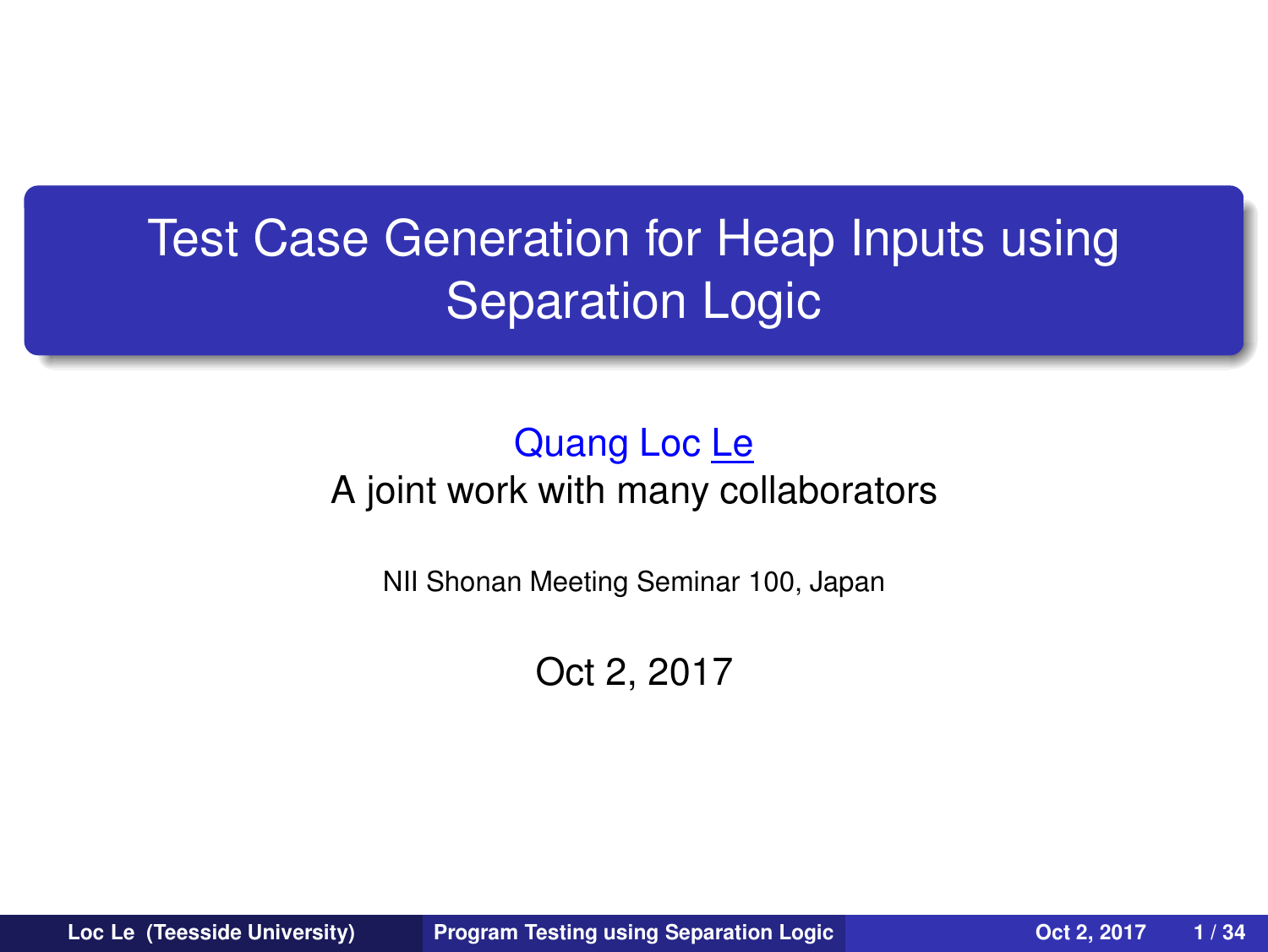# **Test Case Generation for Heap Inputs**

- Input: a Java program and its Precondition
- <span id="page-1-0"></span>Output: Valid test cases  $\bullet$ 
	- Goal: high coverage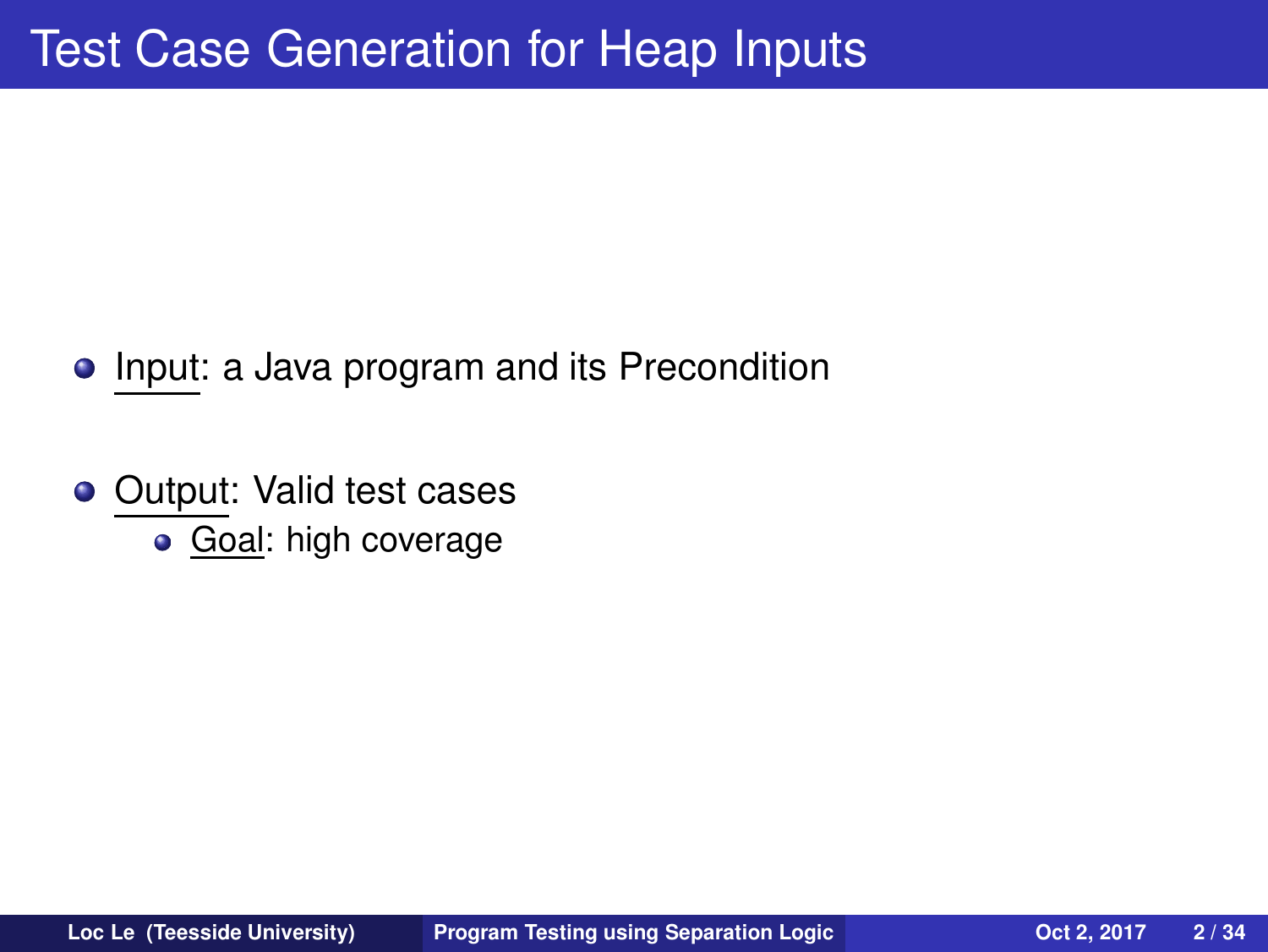Approach: Symbolic Execution

- Path condition
- **•** Branching
- **SAT solver**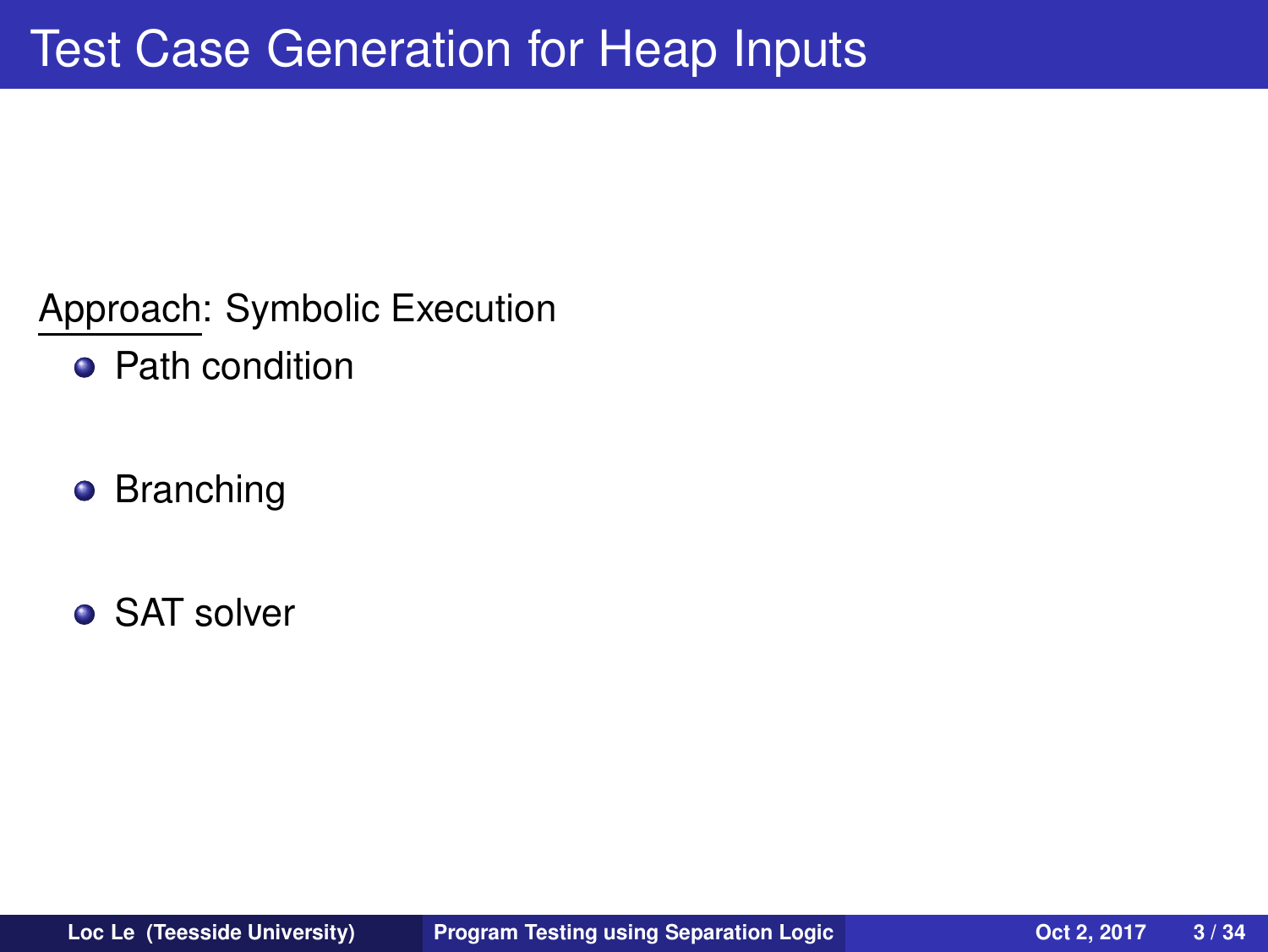#### Symbolic Execution with Lazy Initialization

- JPF 2003: Assign values to heap inputs on demand
	- $\mathbf{1}$   $\mathbf{x} \leftarrow \text{null}$
	- 2  $x \leftarrow$  current Obj
	- $X \leftarrow newObj$
- BBE 2004: with repOK
- JBSE 2015: with HEX logical precondition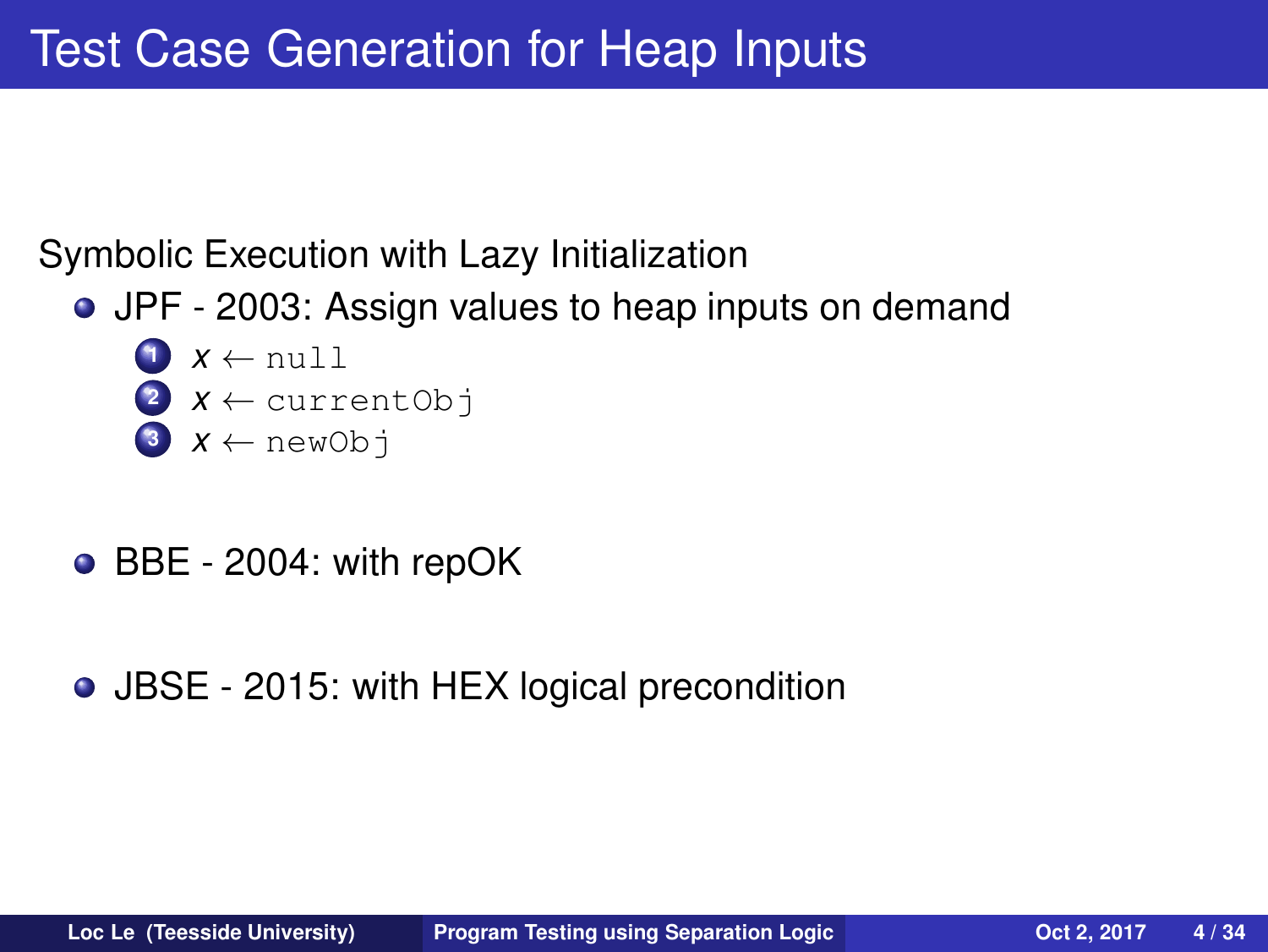#### Symbolic Execution with Lazy Initialization

- **JPF 2003**
- **BBE 2004**
- JBSE 2015: with logical precondition for validation
	- only regular shape
	- no pure properties
	- bounded unsound SAT for induction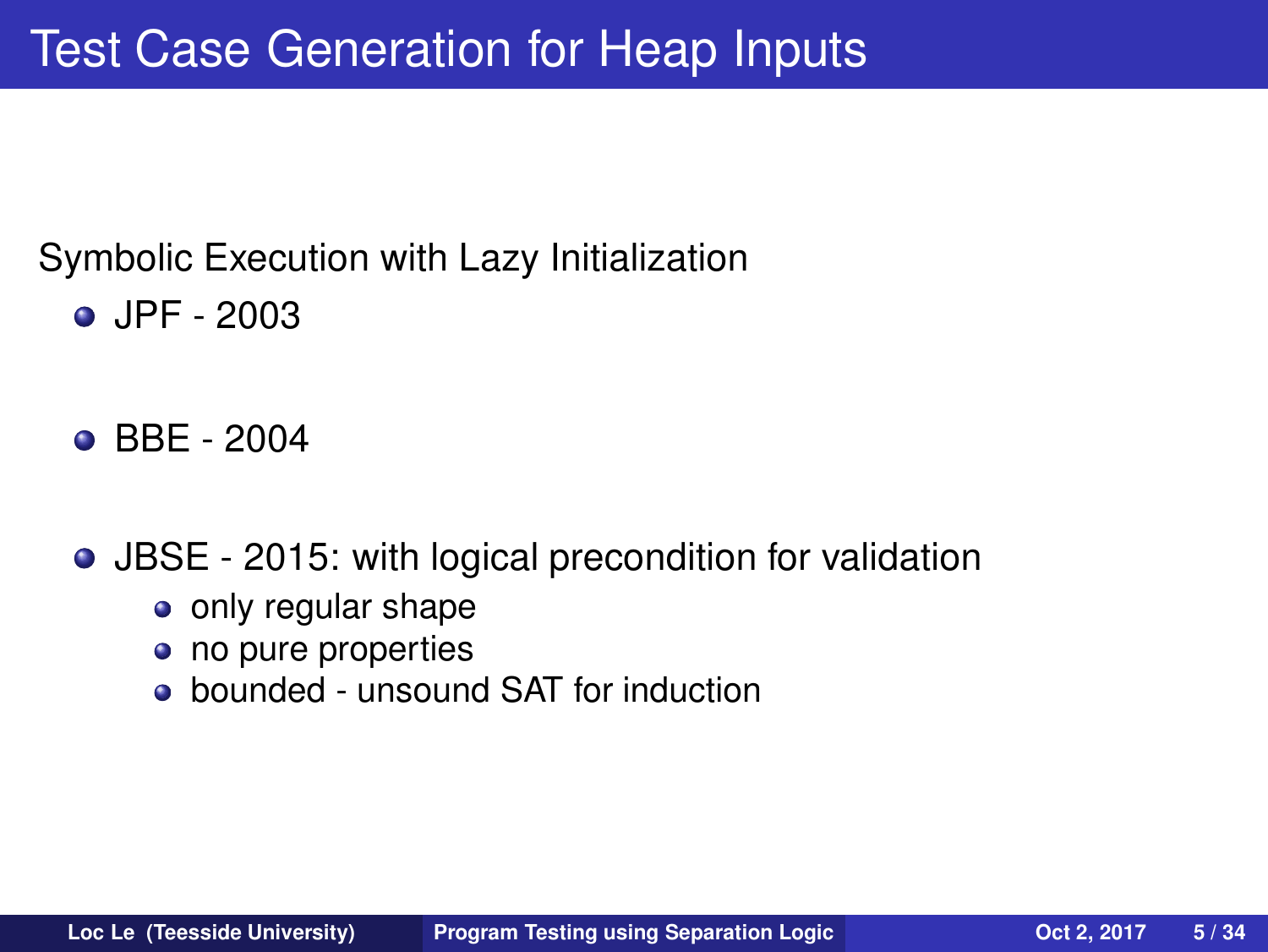- Symbolic Execution
- Lazy Initialization with Least Fixed Point
- SAT solver with induction reasoning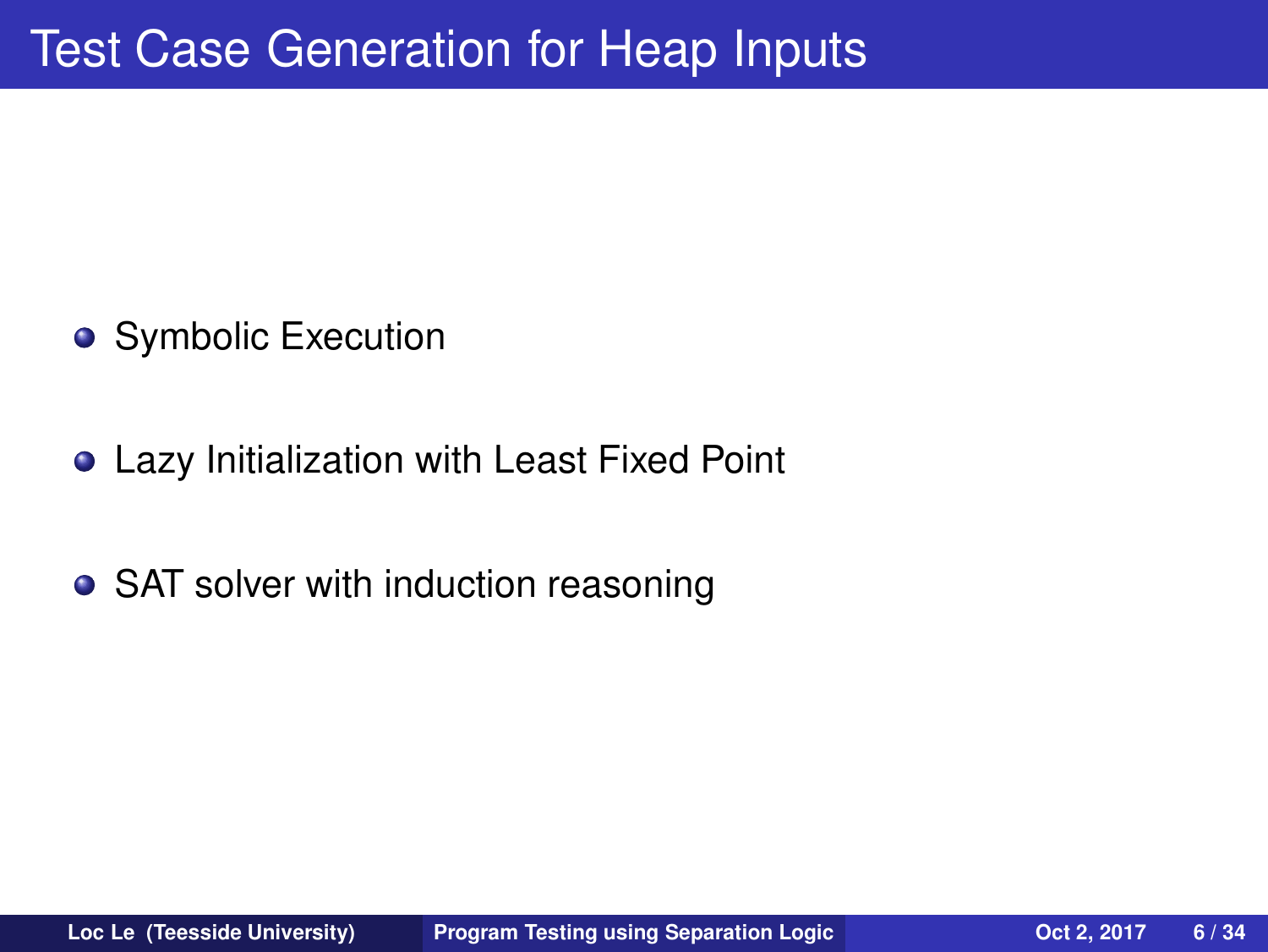#### Add two numbers represented by linked lists



pred list pair $(a, b) \equiv$ emp  $\wedge$  *a* = null  $\wedge$  *b* = null ∨ ∃*n*1, *n*2.*a*7→*Node*( , *n*1) ∗ *b*7→*Node*( , *n*2) ∗ list pair(*n*1, *n*2)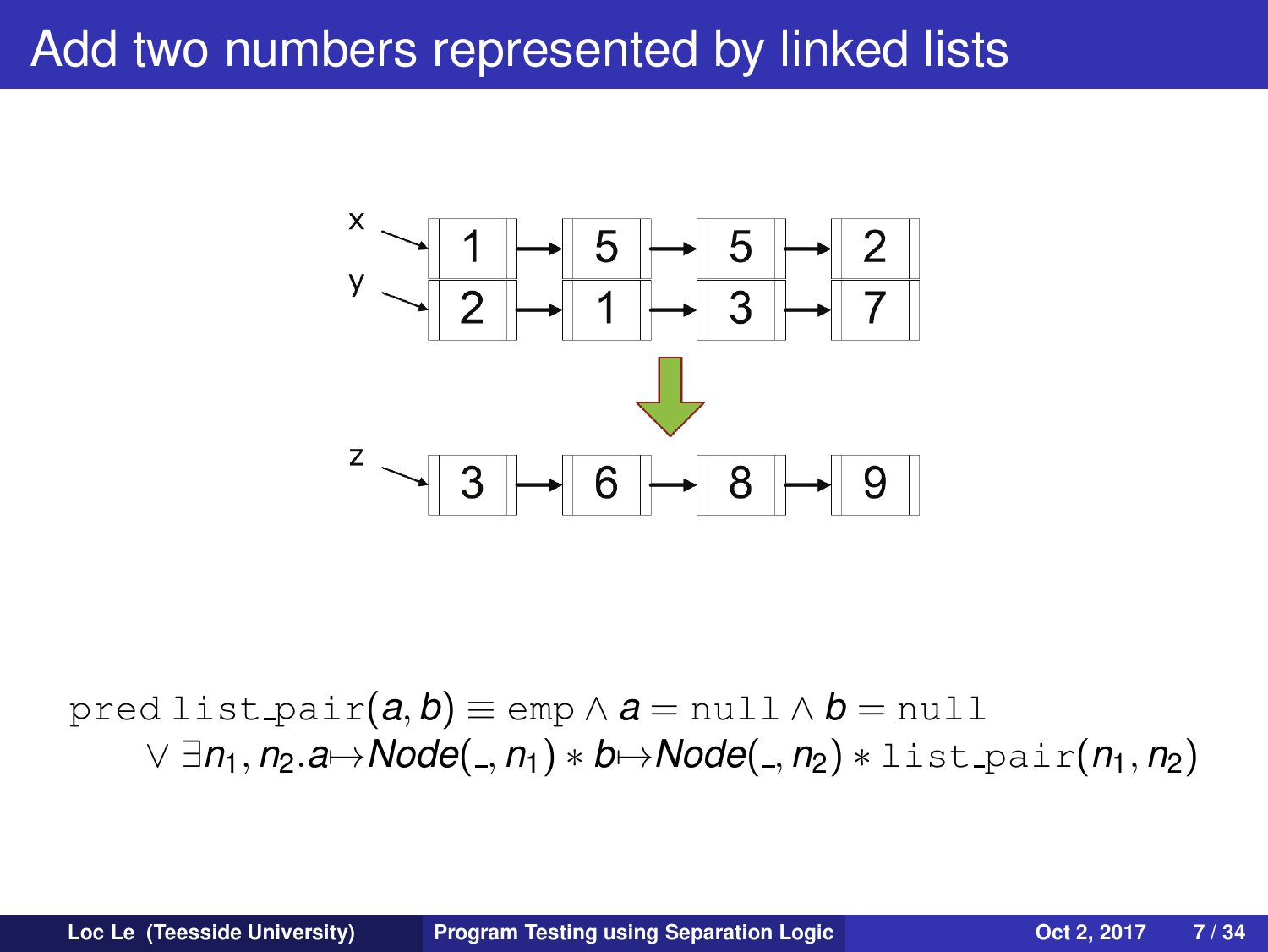#### Input: Program

```
Node add(Node x, Node y){
 Node dummyHead = new Node(0, \text{null});
 Node z = dummy Head;
 while(x == null) {
 z.next = new Node(x.next + y.next, null);x = x.next;
 y = y.next; z = z.next;return dummyHead.next; }
```

```
Precondition
list pair(x, y)
```

```
Output: Test Cases
X=null ∧ Y=null
X \mapsto Node(\_,null) * Y \mapsto Node(\_,null))
```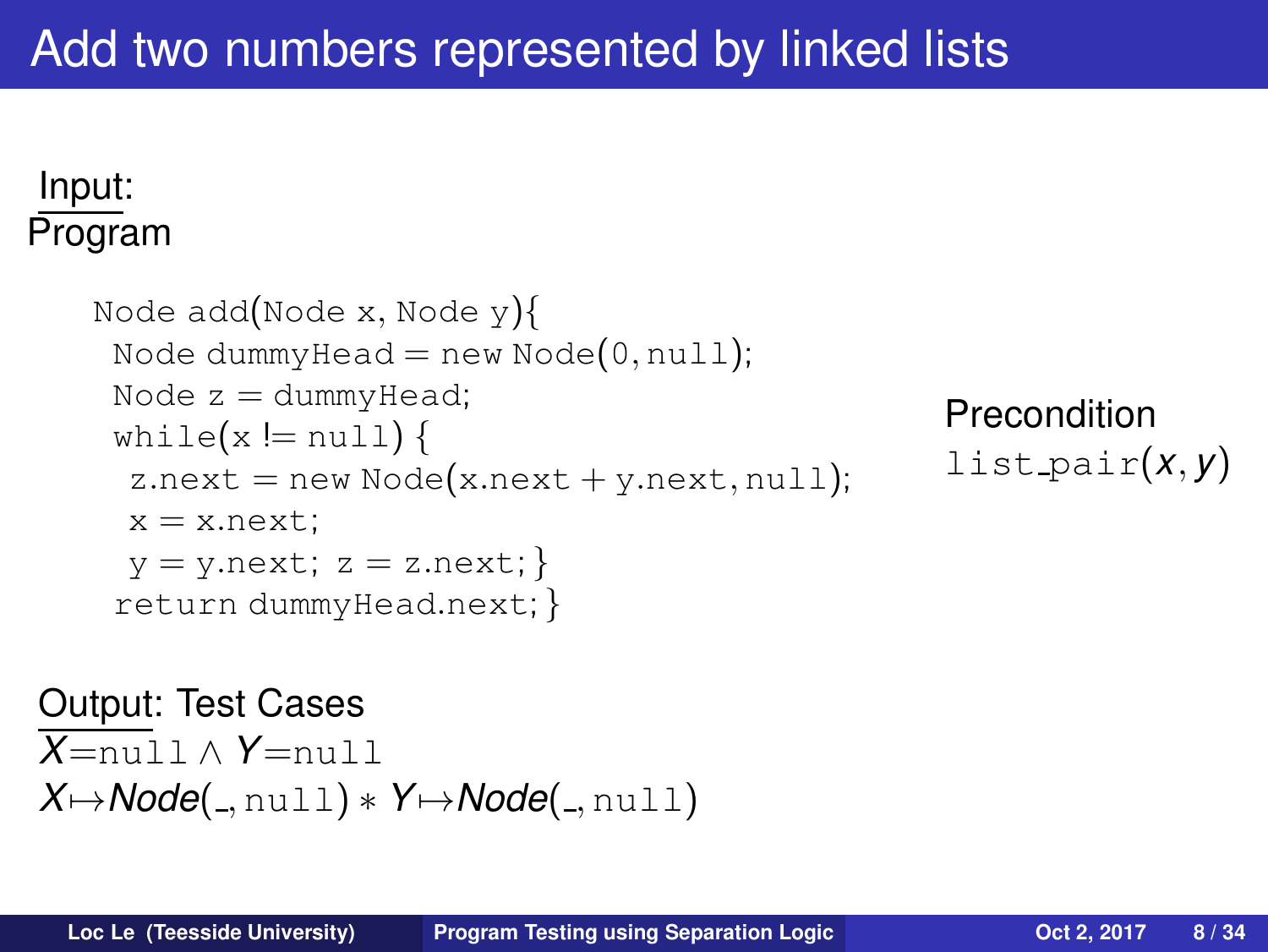#### Add two numbers represented by linked lists

```
1 Node add(Node x, Node y)\{
```
- 2 Node dummy  $Head = new Node(0, null);$
- 3 Node  $z =$  dummy Head;
- 4 while $(x != null)$  {
- 5  $z.next = new Node(x.next + y.next, null);$
- 6  $x = x.next;$ <br>7  $y = y.next;$

$$
7 \t y = y.next; z = z.next; \}
$$

8 return dummyHead.next; }

 $pc: \exists D, Z.$ list\_pair $(X, Y) * D \rightarrow \text{Node}(\_,null) \land Z = D$ 

*pc* : ∃*D*, *Z*.(*X*=null ∧ *Y*=null) ∗ *D*7→*Node*( , null) ∧ *Z*=*D pc* : ∃*D*, *Z*, *N*1, *N*2.*X*7→*Node*( , *N*1) ∗ *Y*7→*Node*( , *N*2) ∗ list pair(*X*, *Y*)∗ *D* $\mapsto$ *Node*( , null) ∧ *Z*=*D*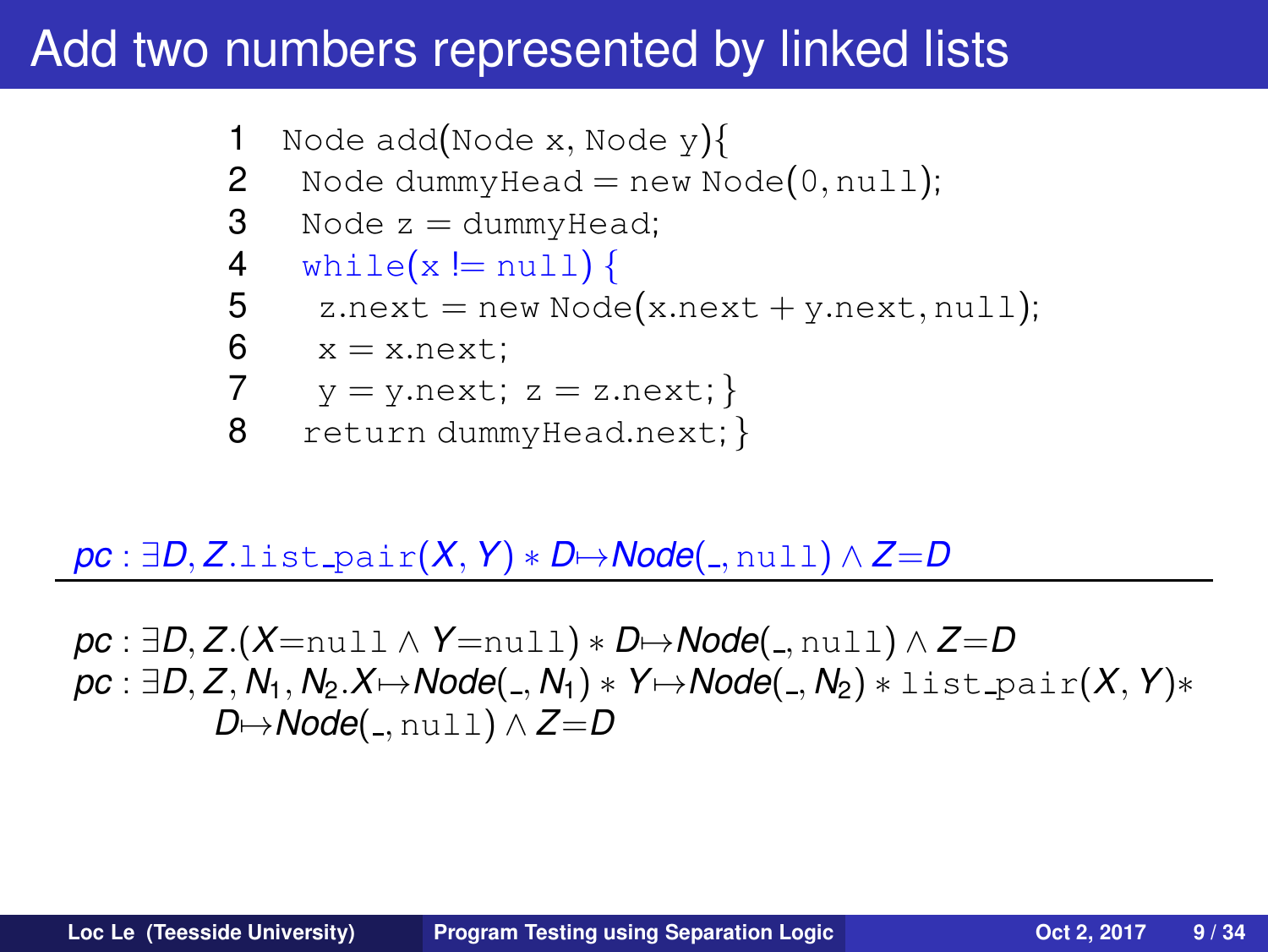- benchmarks: 74 methods *Singly Linked List*, *Doubly Linked List*, *Stack*, *Binary Search Tree*, and *Red Black Tree* from SIR; *AVL Tree* and *AA Tree* from Sierum/Kiasan, and *Gantt* project from SUSHI (ISSTA 2017).
- Valid Test: BBE (8.14%), JBSE (0.72%), ours (100%)
- Coverage: BBE (38.01%), JBSE (33.23%), ours (99.1%)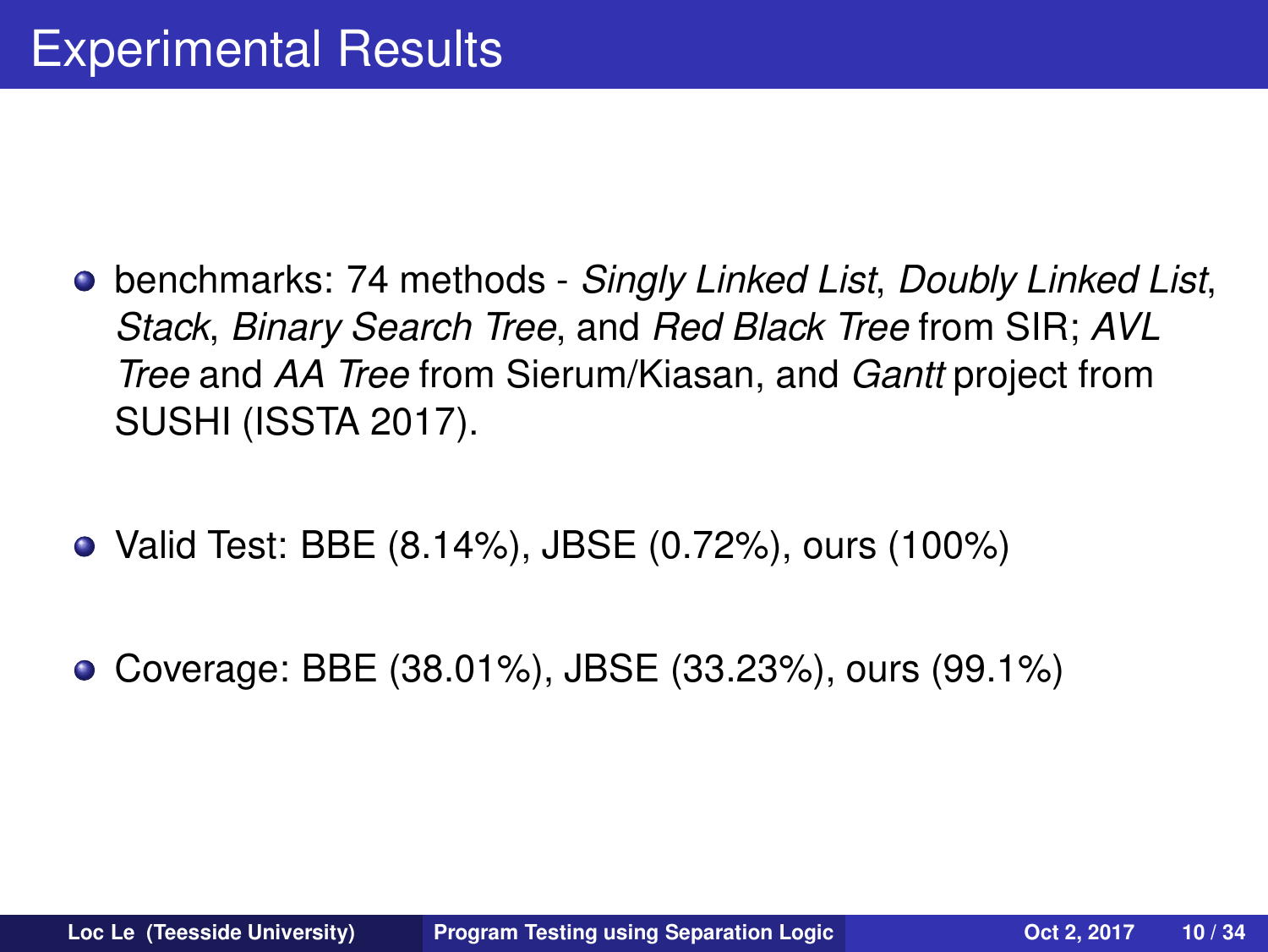



- **•** [Syntax](#page-11-0)
- **•** [Problem](#page-12-0)
- [Decidable Fragment](#page-15-0)



<span id="page-10-0"></span>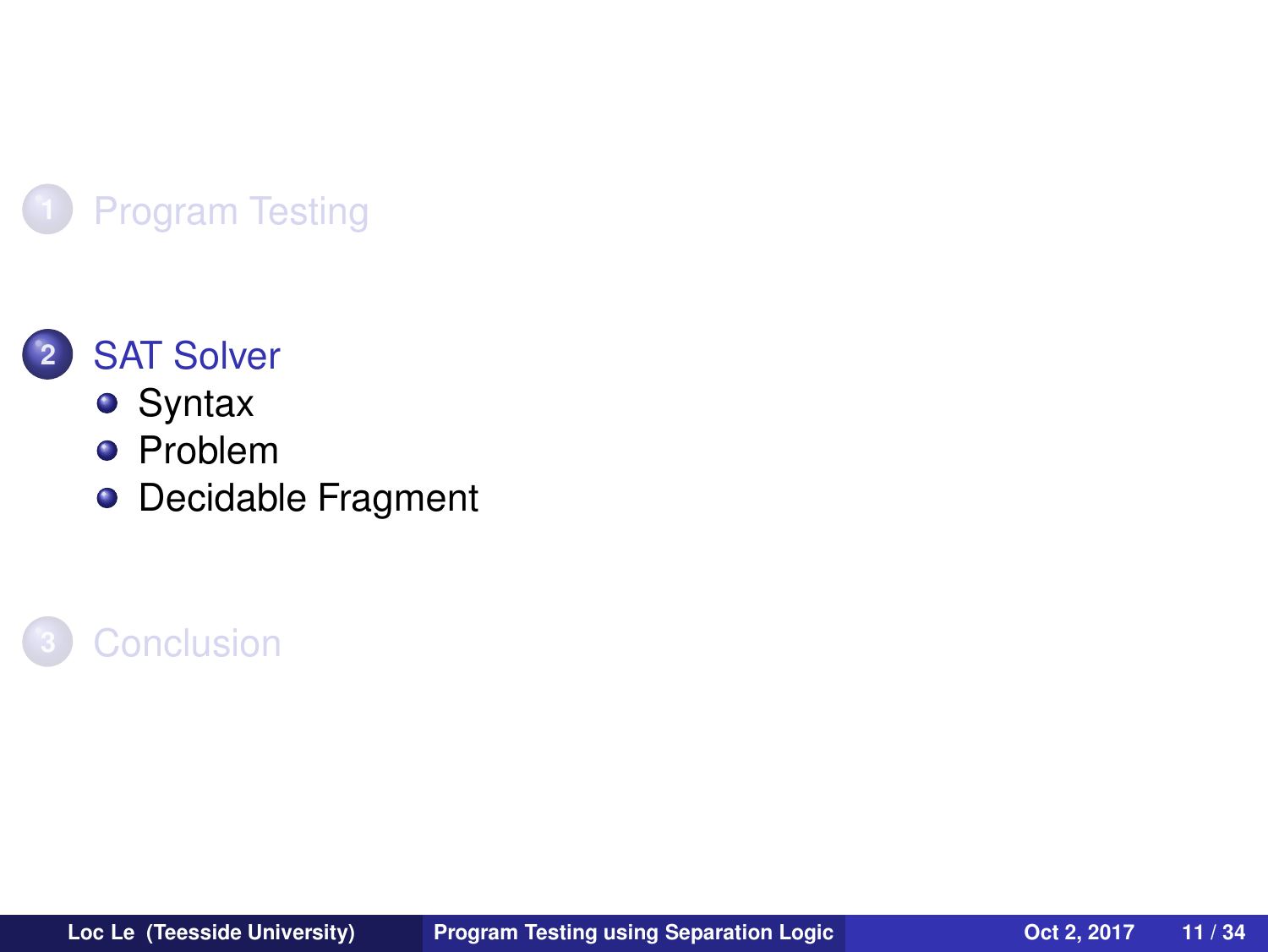Formula  $\Phi$  ::= Δ | Φ<sub>1</sub> ∨ Φ<sub>2</sub>  $\Delta$  ::= ∃ $\bar{v}$ . (κ $\wedge \pi$ ) Spatial formula  $\kappa$  ::= emp  $| x \mapsto c(v_i) | P(\bar{v}) | \kappa_1 * \kappa_2$ Pure formula  $\pi$  ::=  $\pi_1 \wedge \pi_2 | \alpha | \phi$ 

- $\bullet$   $\alpha$ : Pointer (Dis) Equalities
- $\bullet \phi$ : Presburger arithmetic
- **•** P: inductive predicate. Predicate Definition:  $P(\bar{t}) \equiv \Phi$

#### <span id="page-11-0"></span>Warning: no pointer arithmetic and no magic wand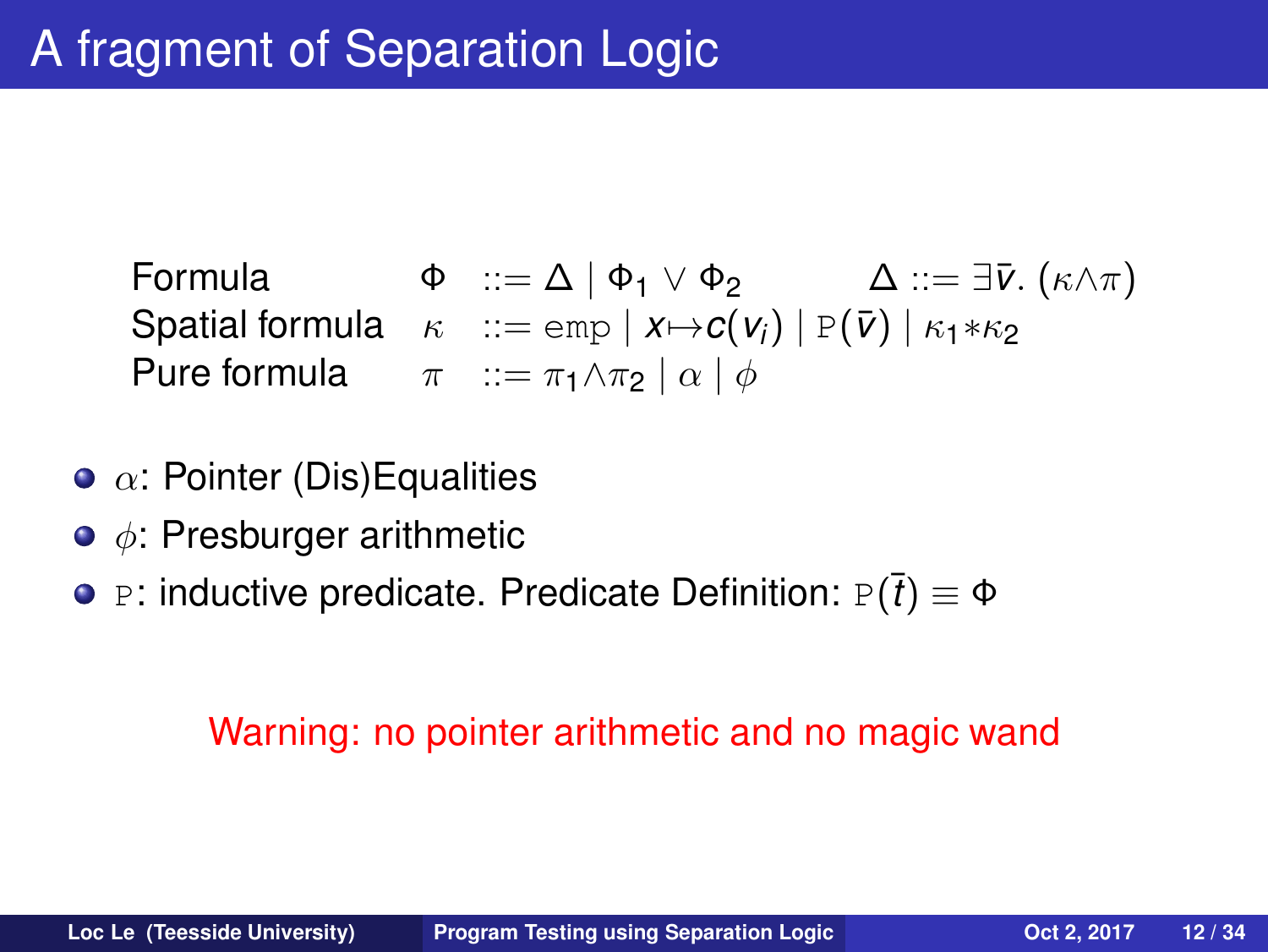- Input: A formula ∆ in the fragment
- Question: Is ∆ satisfiable?

Challenges:

- **•** Unbounded heaps
- <span id="page-12-0"></span>Infinite numerical domain  $\bullet$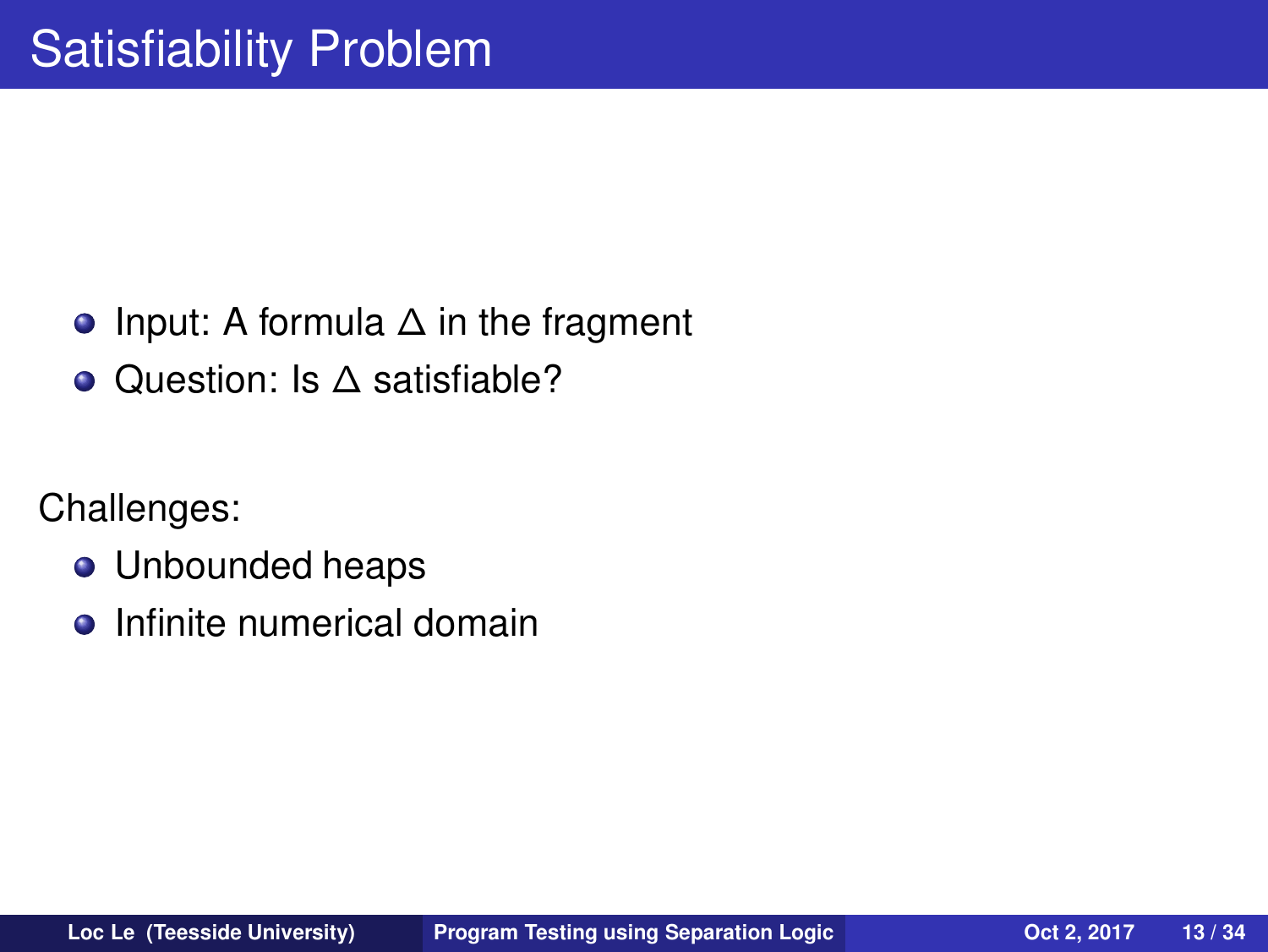Cyclic Proof (J. Brotherston - UCL, J. Jaffa et. al. - NUS)



Weaken  $\Delta_{32}$  to  $\Delta'_{32}$ Find  $\sigma$  s.t.  $\Delta'_{32}\sigma \Rightarrow \Delta_{12}$ 

- Base case  $\bullet$
- Induction case  $\bullet$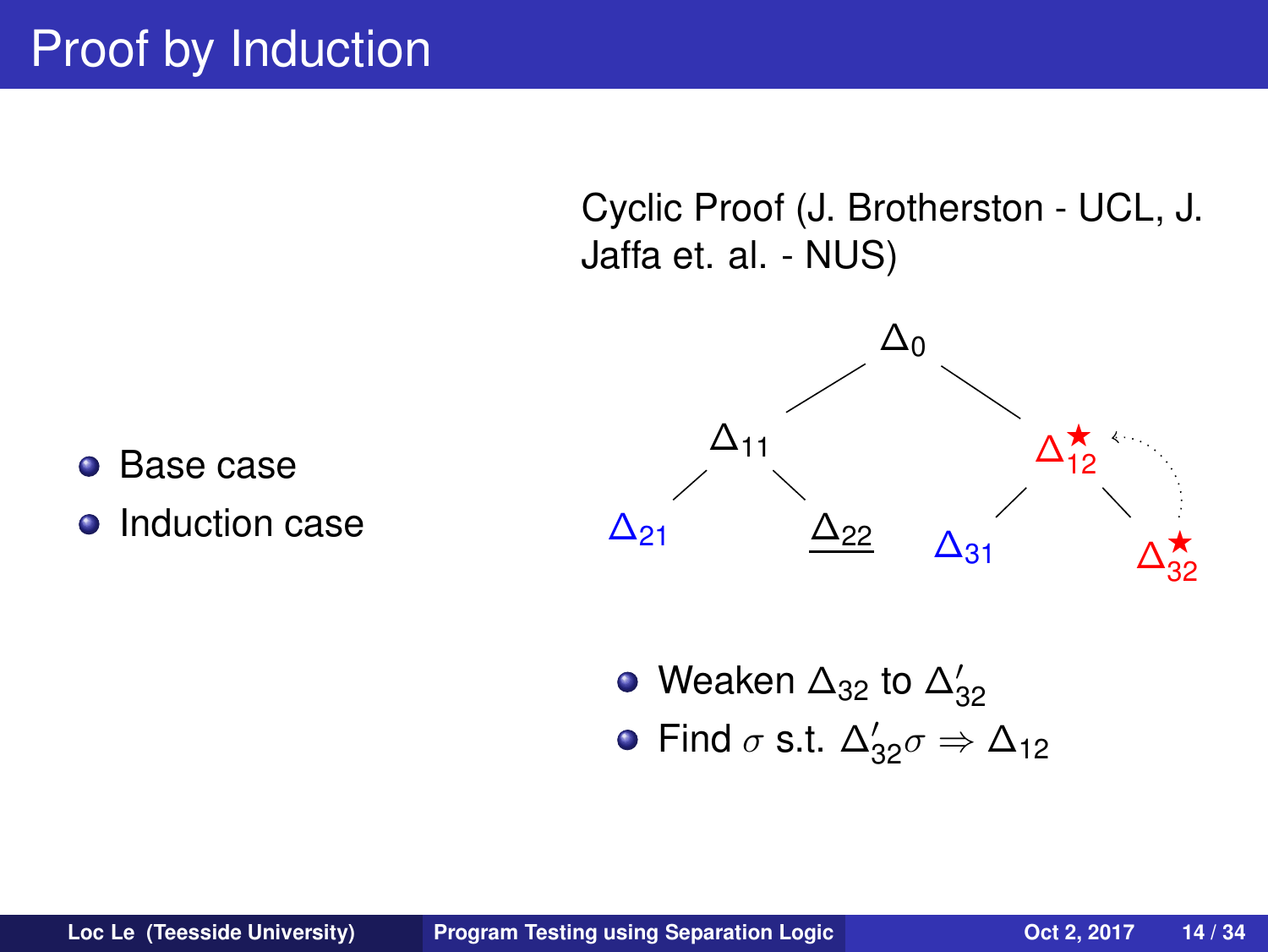- From Entailment Problem (∆*a*⊢∆*c*) to Satisfiability Problem (∆*a*⊢false)
- Shape and Integer domains
	- link back simultaneously (CAV 2016)
	- Shape then Integer (CAV 2017)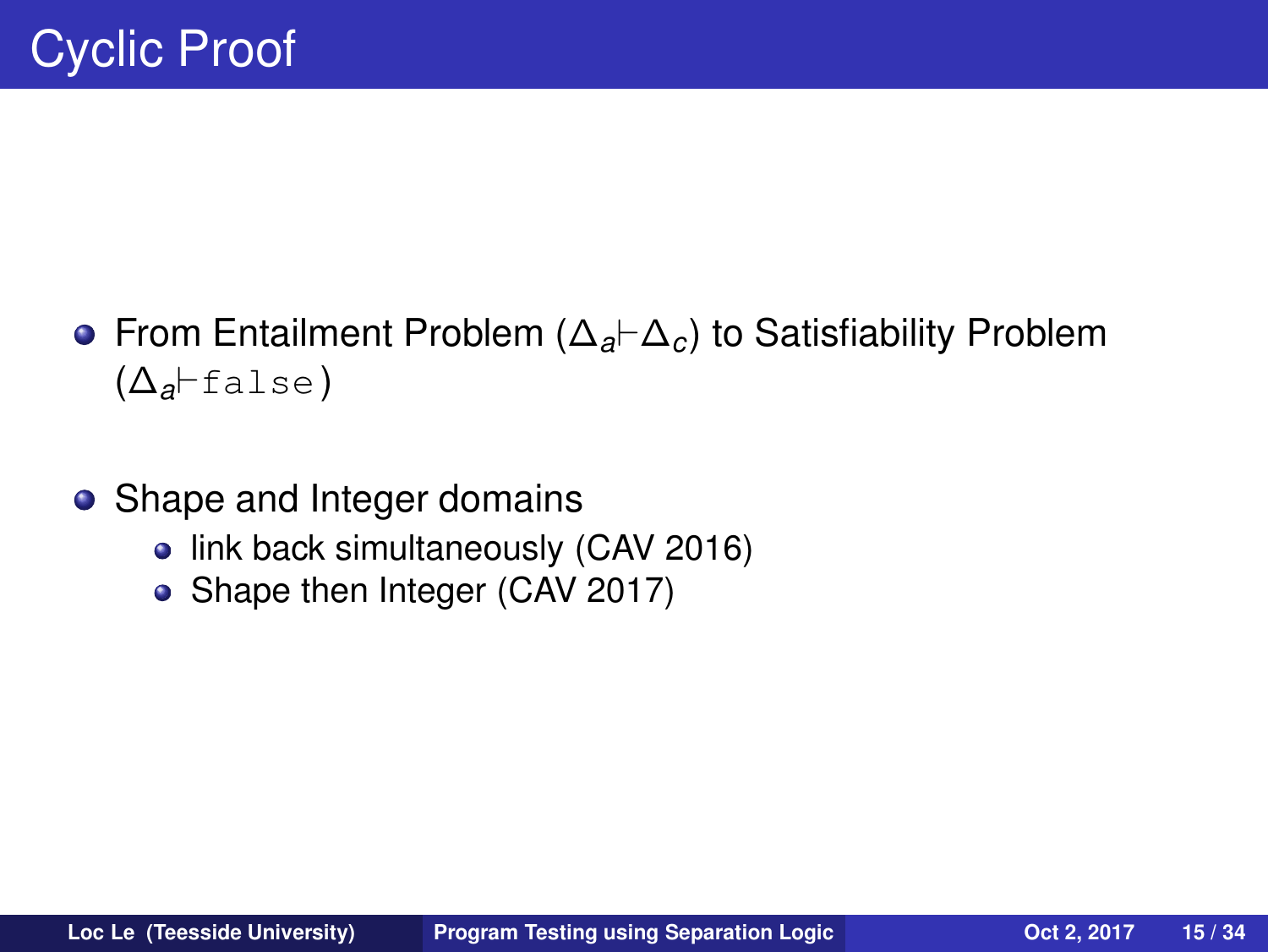#### <span id="page-15-0"></span>Decision Procedure: Base Computation Compute for each inductive predicate a finite representation that precisely characterises its satisfiability.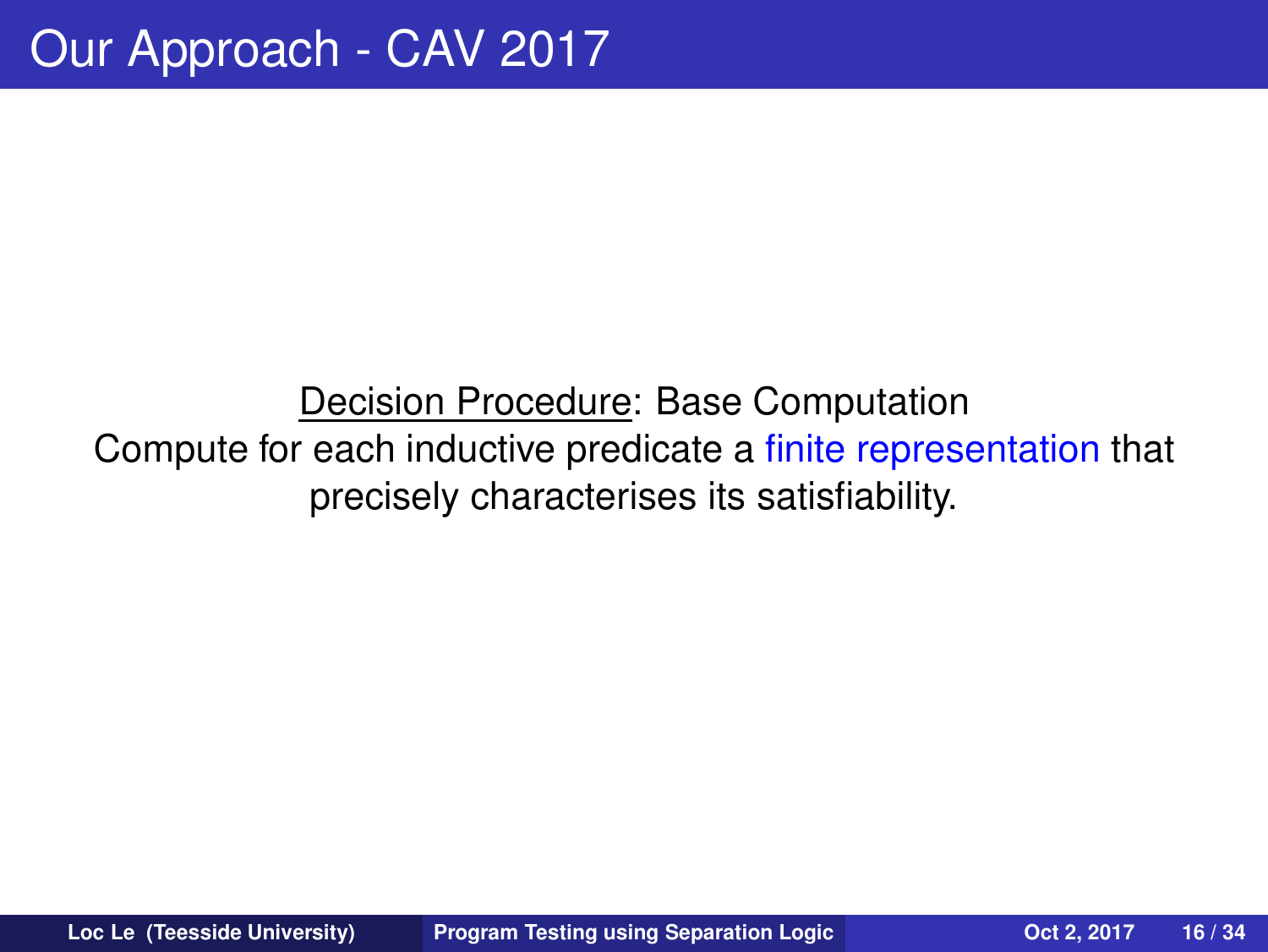Inductive predicate: Singly-linked list with size property  $\bullet$ 

$$
\text{pred } \textit{ll\_size}(\text{root}, n) \equiv \text{emp} \land \text{root} = \text{null} \land n = 0
$$
\n
$$
\lor \exists r, n_1 \cdot \text{root} \mapsto \text{node}(\_,r) * \textit{ll\_size}(r, n_1) \land n = n_1 + 1
$$

Example:

$$
\text{base}^{\mathcal{P}}(11\text{-size(root}, n)) \equiv \{ \text{emp\landroot = null \land n=0, root \mapsto node(., .) \land n>0} \}
$$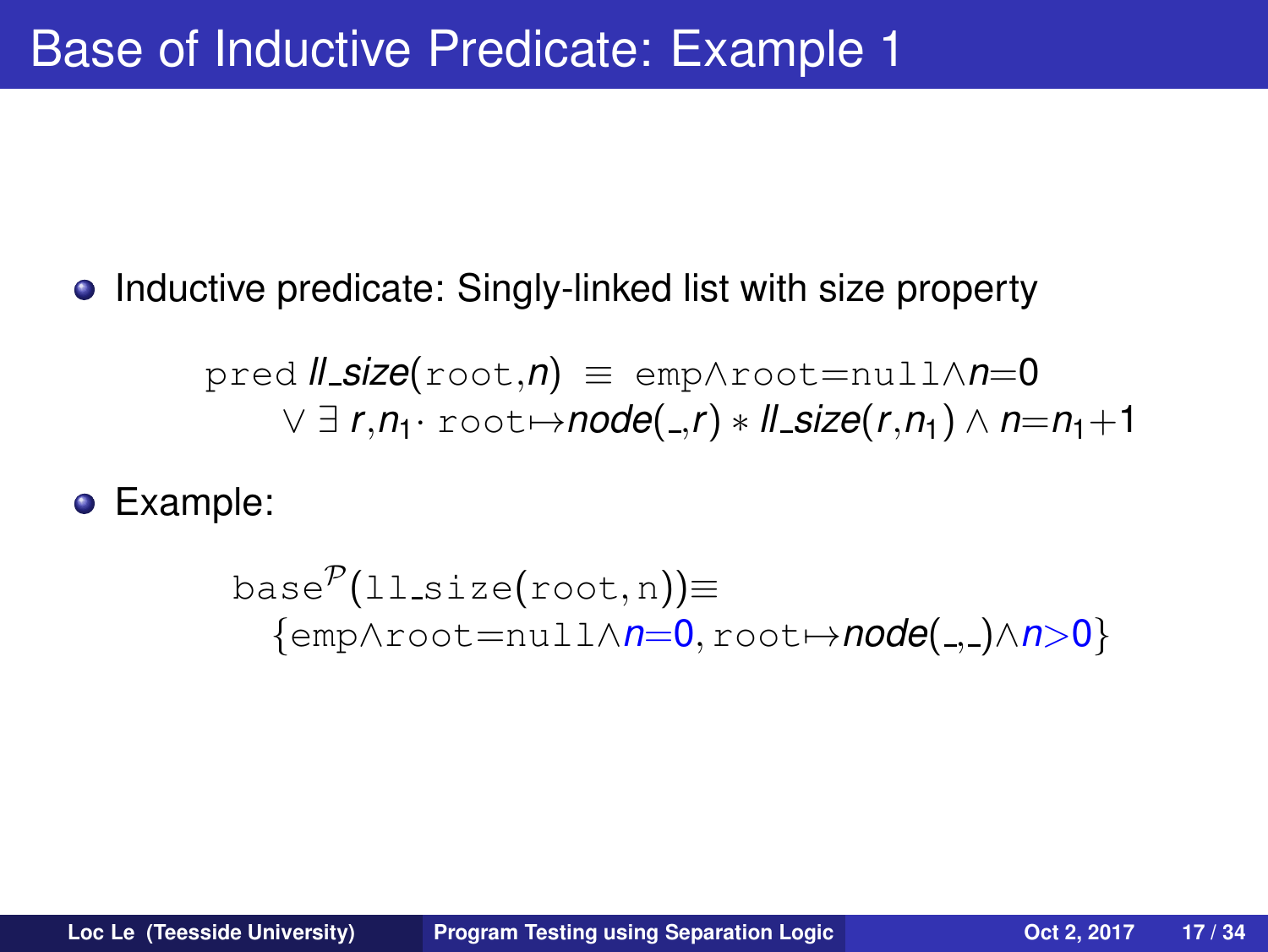Inductive predicate: Singly-linked list with size property  $\bullet$ 

$$
\text{pred } \textit{ll\_size}(\text{root}, n) \equiv \text{emp} \land \text{root} = \text{null} \land n = 0
$$
\n
$$
\lor \exists r, n_1 \cdot \text{root} \mapsto \text{node}(\_,r) * \textit{ll\_size}(r, n_1) \land n = n_1 + 1
$$

• Spatial projection

$$
\begin{array}{rcl}\n\text{ll.size}^S(\text{root}) & \equiv & \text{emp} \land \text{root} = \text{null} \\
& \lor \exists \ r \cdot \text{root} \mapsto \text{node}^S(r) * \text{ll.size}^S(r)\n\end{array}
$$

• Numerical projection

$$
\begin{array}{rcl}\n\text{ll\_size}^N(n) & \equiv & n = 0 \\
\text{N} & \exists \; n_1 \cdot \text{ll\_size}^N(n_1) \wedge n = n_1 + 1\n\end{array}
$$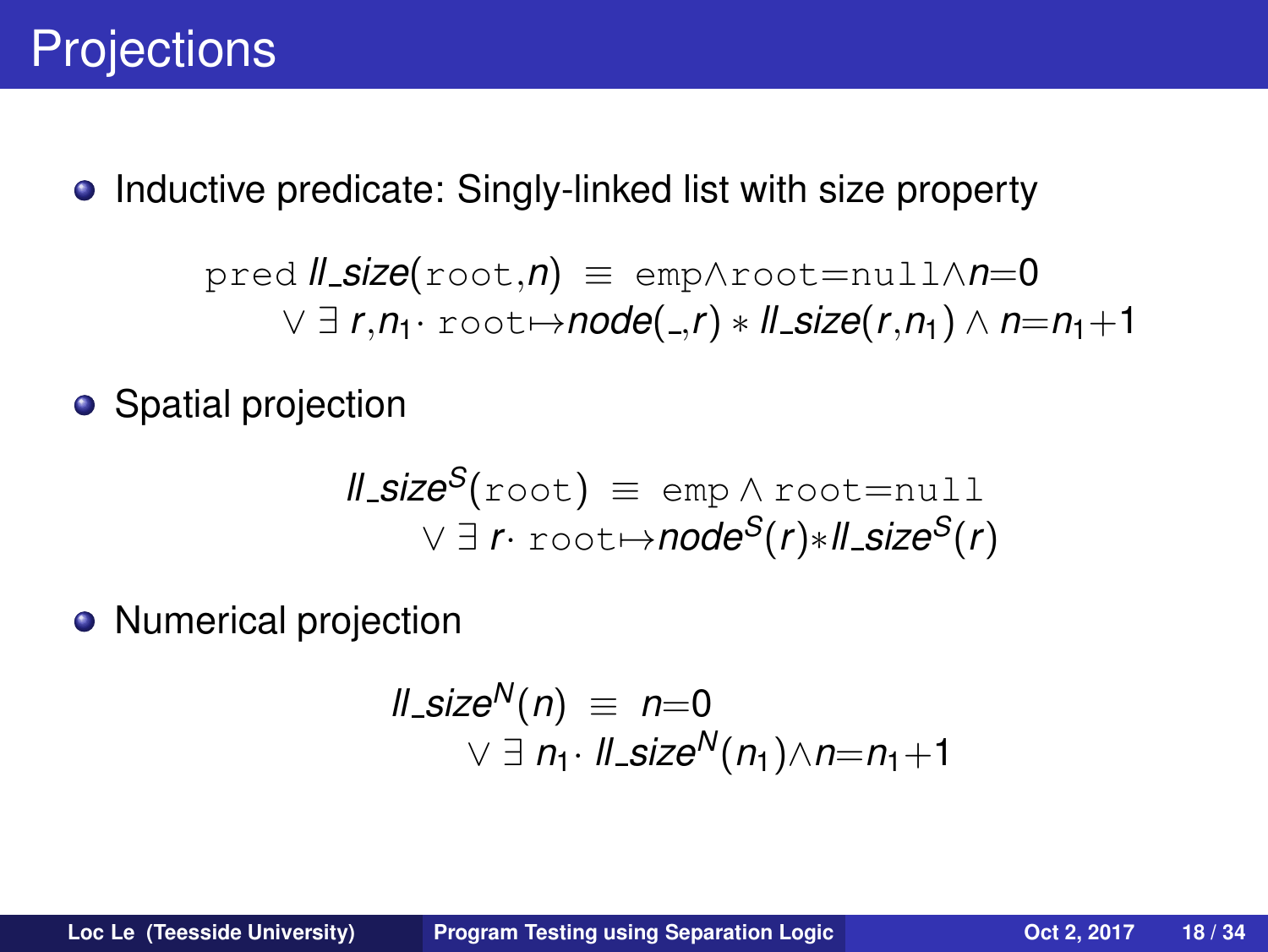Phase 1: Cyclic Tree for Spatial projection

$$
\begin{array}{rcl}\n\text{ll.size}^S(\text{root}) & \equiv & \text{emp} \land \text{root} = \text{null} \\
& \lor \exists \ r \cdot \text{root} \mapsto \text{node}^S(r) * \text{ll.size}^S(r)\n\end{array}
$$

$$
\Delta_0 \equiv \text{II\_size}^S(\text{root})
$$
\n
$$
\Delta_1 \equiv \text{emp} \land \text{root} = \text{null}
$$
\n
$$
\Delta_2 \equiv \exists \ r \cdot \text{root} \mapsto \text{node}^S(r) * \text{II\_size}^S(r)
$$



#### Why not continue unfolding?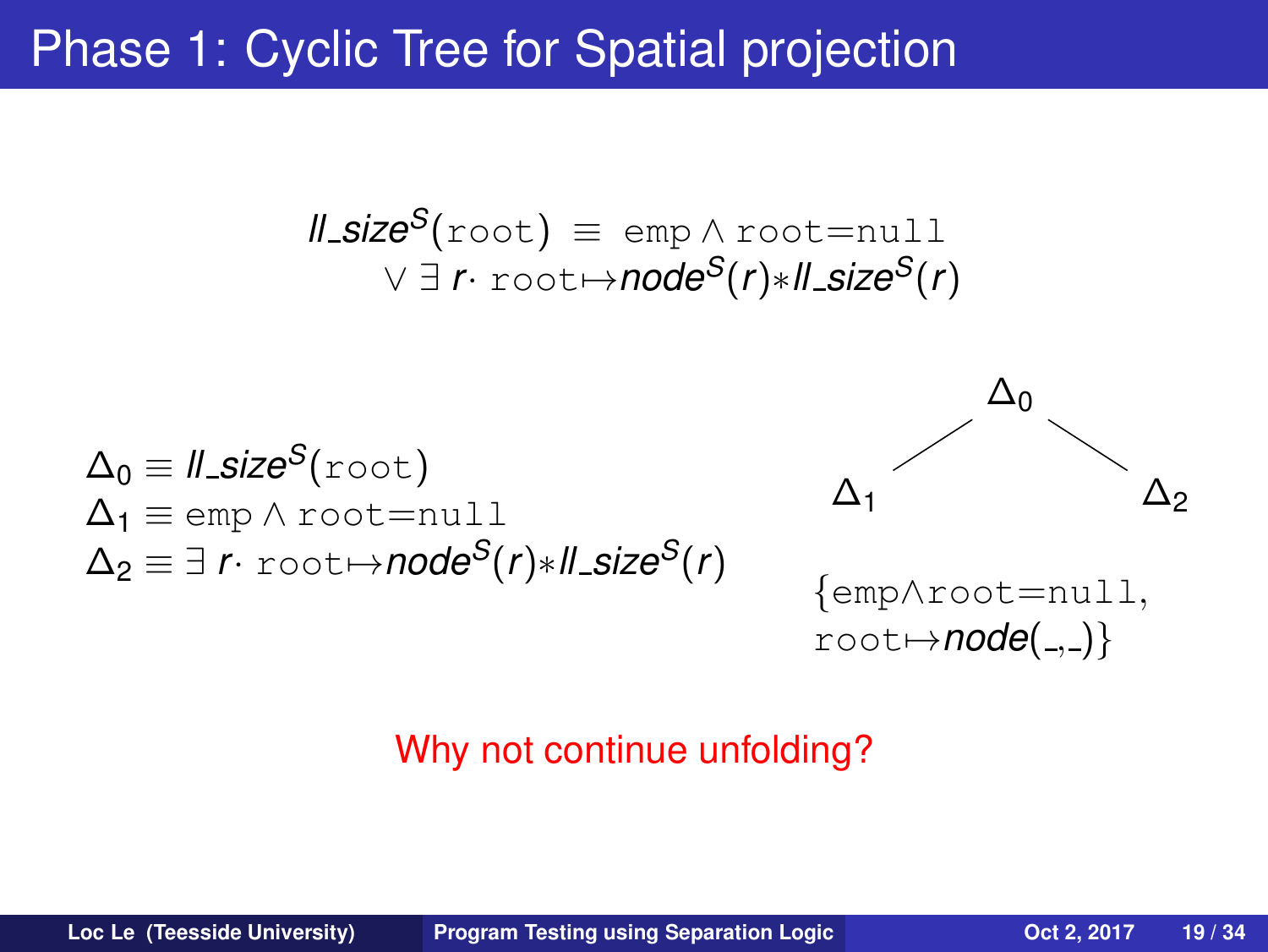- For each formula, eliminating existentially quantified pointer-typed variables produces an equi-satisfiable formula.
- $\bullet$  Example:  $\Delta$ <sub>2</sub>  $\equiv$   $\exists$  *r*⋅ root $\leftrightarrow$ *node*<sup>*S*</sup>(*r*)∗*ll\_size<sup><i>S*</sup>(*r*) is equi-satisfiable with  $\Delta^{b}{}_{2} \equiv \exists \; r \cdot \texttt{root} {\mapsto} \textit{node}^{\textit{S}}(r)$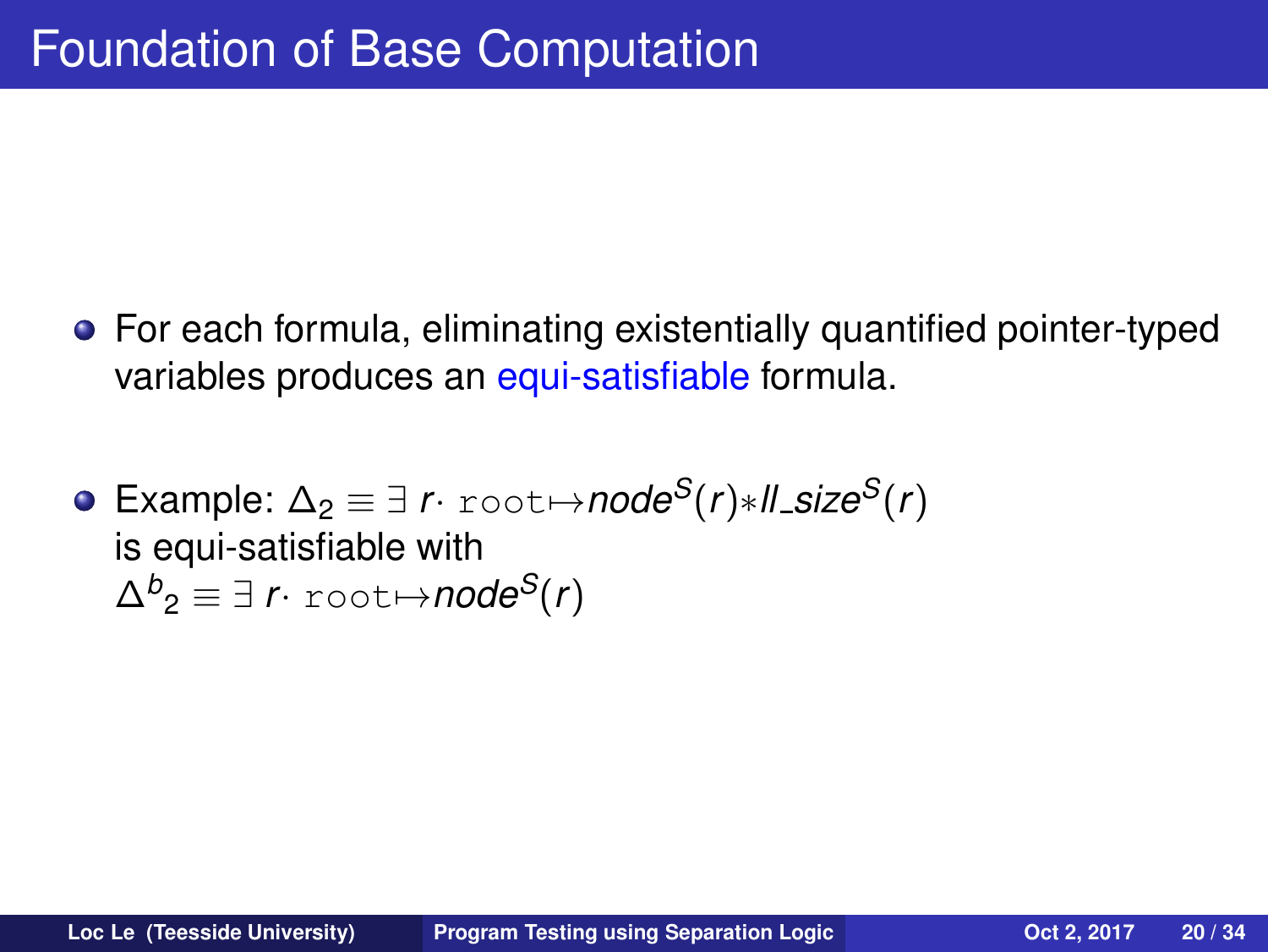# Phase 2: Cyclic Tree for Numeric projection

$$
\begin{array}{rcl}\n\text{ll\_size}^N(n) & \equiv & n=0 \\
\text{N} & \exists \; n_1 \cdot \text{ll\_size}^N(n_1) \wedge n = n_1 + 1\n\end{array}
$$

Cyclic Tree for Numeric Projection is the same unfolding pattern to the one for Spatial Projection

$$
\begin{array}{l}\n\pi_0 \equiv \mathit{ll\_size}^N(n) \\
\pi_1 \equiv n=0 \\
\pi_2 \equiv \exists \; n_1 \cdot \mathit{ll\_size}^N(n_1) \wedge n=n_1+1\n\end{array}
$$

find closure form of  $ll$ *size*<sup>*N*</sup>( $n_1$ ).

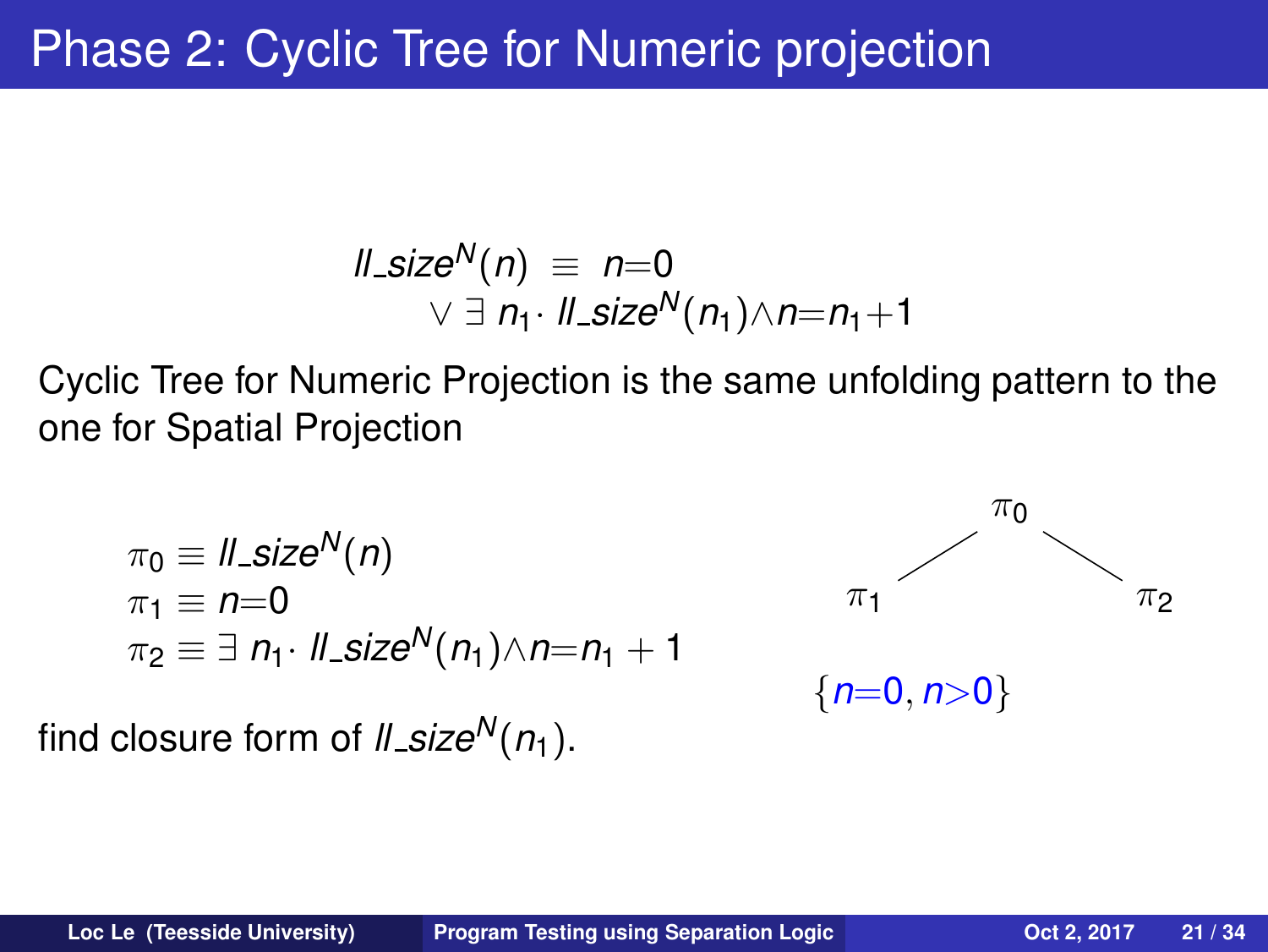# Base Computation

Finite Representation: Base Formula (without inductive predicates)

• Combining empty heap (emp), points-to  $(\rightarrow)$ , spatial conjunction (∗) and Presburger Arithmetic

Example:

SAT 
$$
\Delta_1 \equiv \text{emp} \land x = \text{null} \land n = 0
$$

UNSAT ∆2≡*x*7→*node*(*n*,*y*) ∗ *y*7→*node*(*n*−1,null)∧*x*=*y*

#### The fragment of base formulas is decidable (Piskac, Wies and Zufferey - CAV 2013, Navarro and Rybalchenko - APLAS 2013)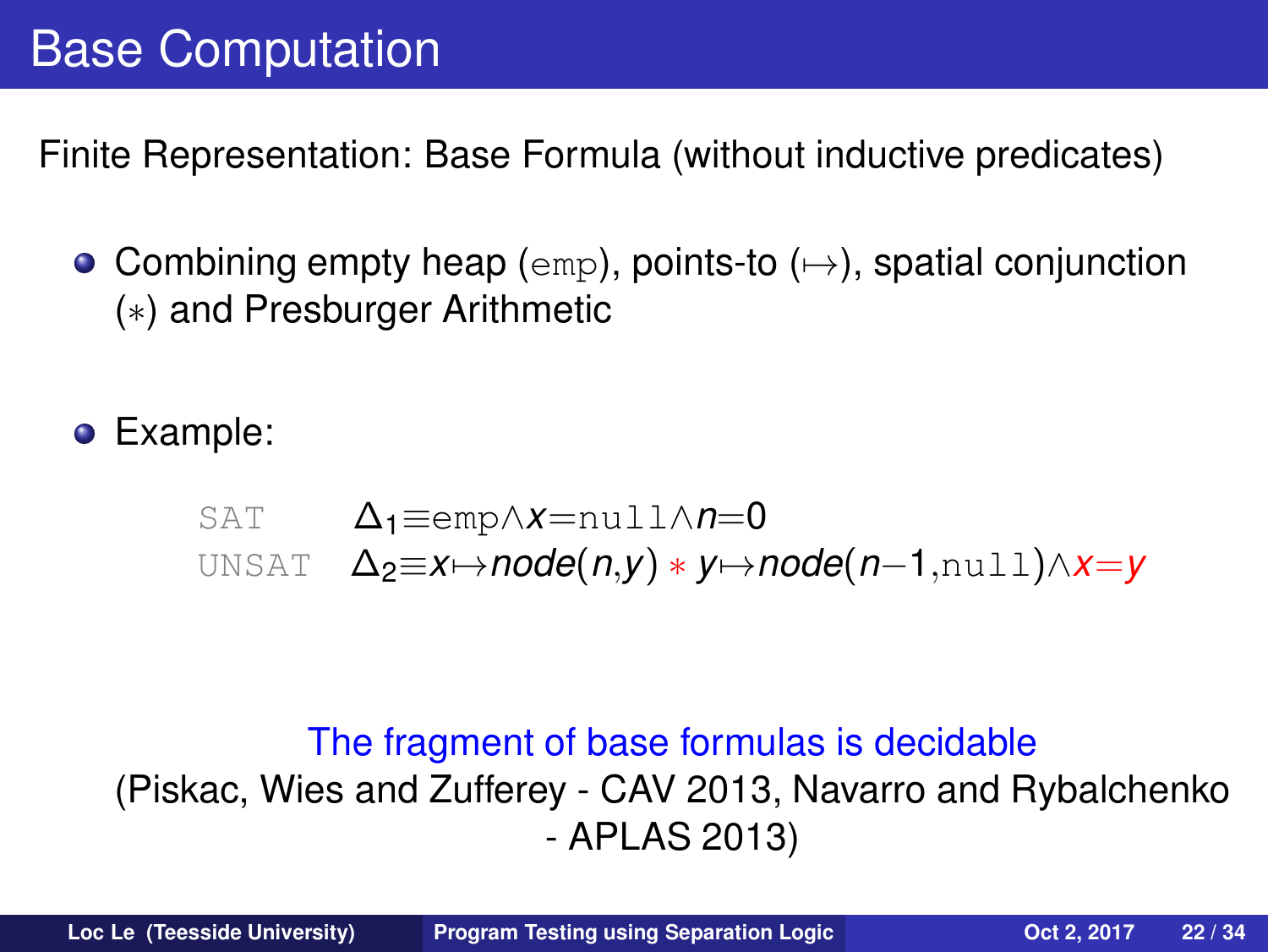# Base Computation

Given an inductive predicate  $P(\bar{x})\equiv\Phi$ ,

- **1** Construct a cyclic unfolding tree for  $\Delta_0 \equiv P(\bar{x})$
- **<sup>2</sup>** Flatten the tree into a disjunctive set of base formulas



base $^{\mathcal{P}}(P(\bar{x}))\hspace{-0.1cm}\equiv\hspace{-0.1cm}\{\Delta_{21},\Delta^b_{31}\}$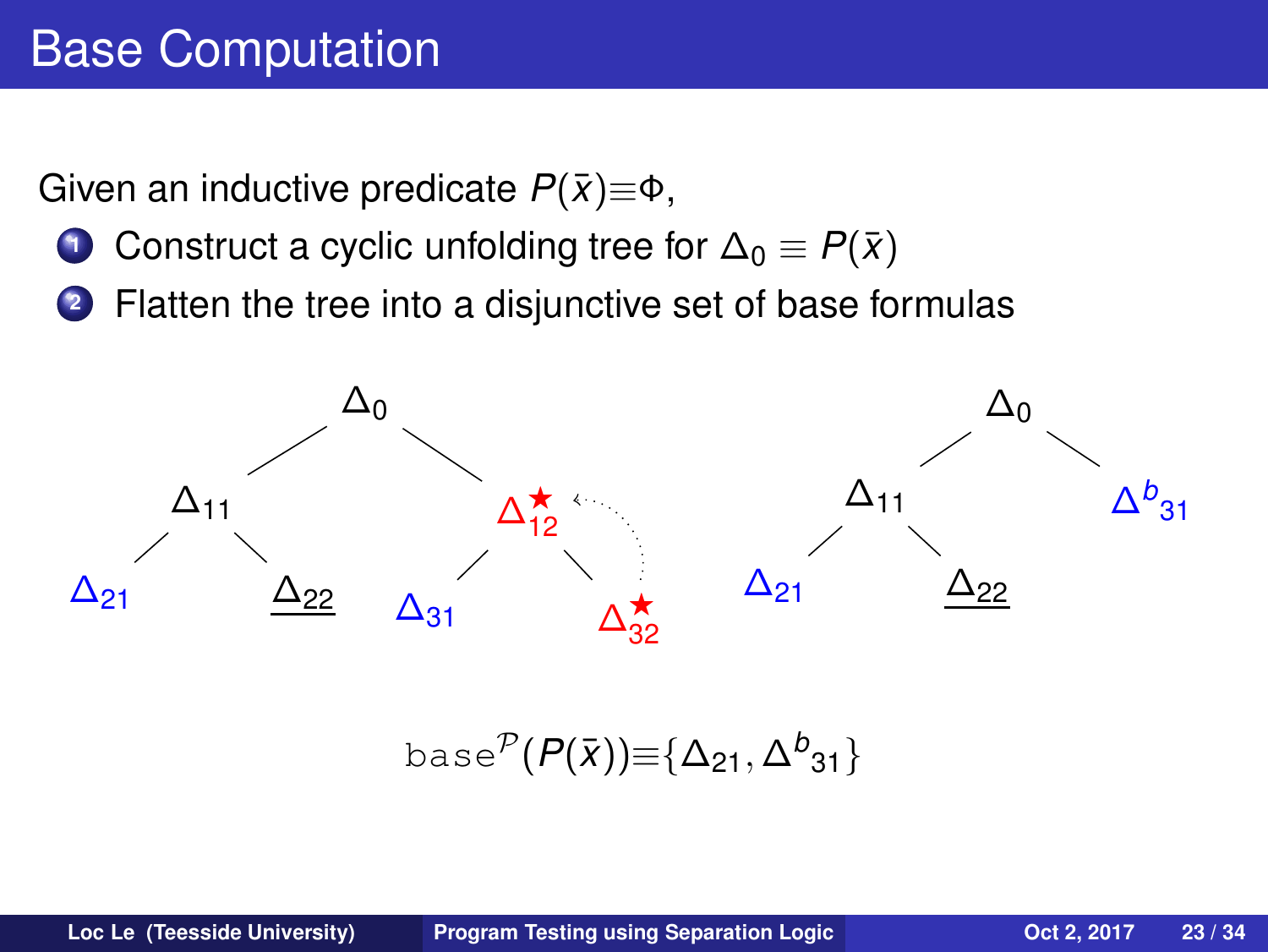# Constructing Cyclic Unfolding Tree

Given an inductive predicate  $P(\bar{x}) \equiv \Phi$ , construct a unfolding tree for  $\Delta_0 \equiv P(\bar{x})$  through iterations of actions:

- **1** Choose a (open) leaf, close it if
	- **a** it can be reduced into a **base formula**.
		- a base formula
		- a formula in which pointer-typed parameters of every inductive predicates are existentially quantified.
	- its over-approximation is unsat.
	- can be linked back to form a circular path.
- **<sup>2</sup>** Otherwise, unfold it.

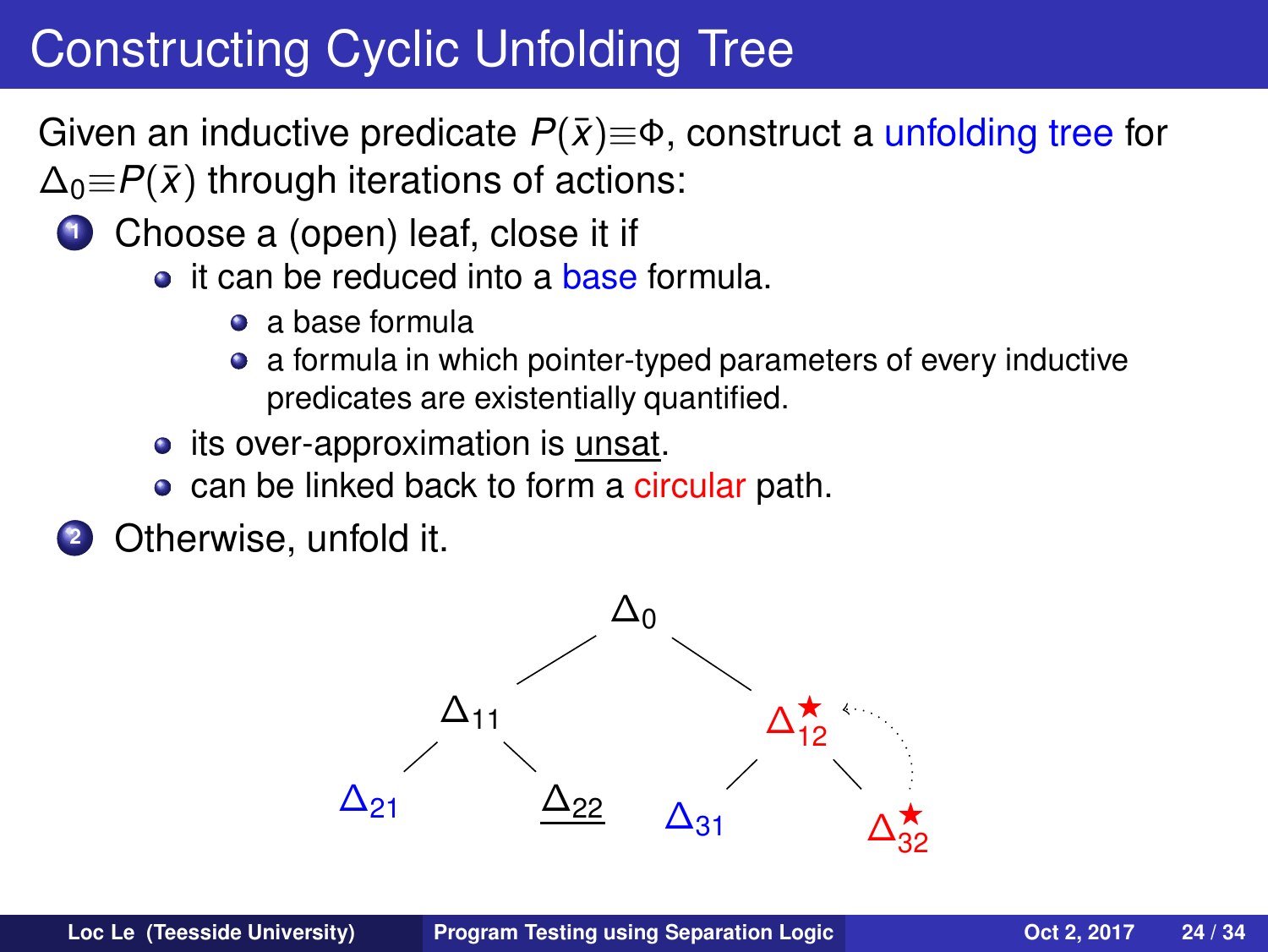$\text{pred } Q(x,y,n) \equiv \exists y_1.x \mapsto node(n \text{ul}, y_1) \wedge y = null \wedge x \neq null \wedge n = 1$  $∨ ∃ X<sub>1</sub>, Y<sub>1</sub>, n<sub>1</sub>.Y\mapsto node(X<sub>1</sub>, Y<sub>1</sub>) * Q(X, Y<sub>1</sub>, n<sub>1</sub>) ∧ Y \neq null ∧ n = n<sub>1</sub> + 2;$ 

 $\Delta_0 \equiv \mathcal{Q}(x,y,n)$ 

- **<sup>1</sup>** Base Detection. None
- **2** Over-Approximation.  $\pi_0 \equiv \text{true}$ . Not UNSAT

∆0

Figure : Unfolding Tree  $\mathcal{T}_0$ .

**<sup>3</sup>** Cyclic Detection. None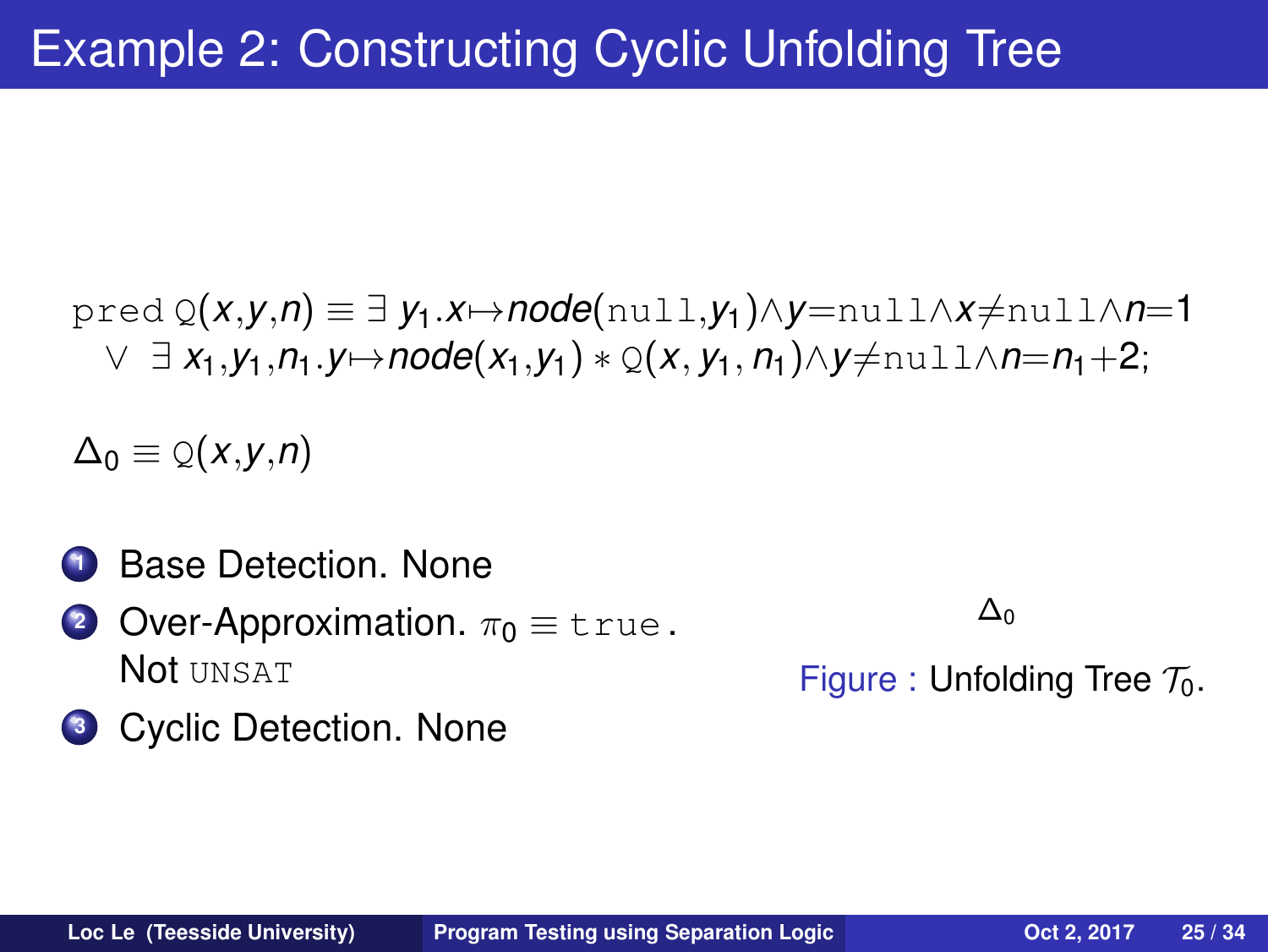### Example 2: Constructing Cyclic Unfolding Tree

 $\text{pred } Q(x,y,n) \equiv \exists y_1.x \mapsto node(\text{null},y_1) \wedge y = \text{null} \wedge x \neq \text{null} \wedge n=1$ ∨ ∃ *x*1,*y*1,*n*1.*y*7→*node*(*x*1,*y*1) ∗ Q(*x*, *y*1, *n*1)∧*y*6=null∧*n*=*n*1+2;

 $\Delta_2 \equiv \exists x_1, y_1, n_1, y \mapsto node(x_1, y_1) * Q(x, y_1, n_1) \wedge y \neq null \wedge n = n_1 + 2$  $\Delta_3 \equiv \exists x_1, y_1, n_1, y_2, y \mapsto \text{node}(x_1, y_1) * x \mapsto \text{node}(\text{null}, y_2) \wedge$ *y*<sup>1</sup>=null∧*x*≠null∧*n*<sup>1</sup>=1∧*y*≠null∧*n*=*n*<sup>1</sup>+2  $\Delta_4 \equiv \exists x_1, y_1, n_1, x_2, y_2, n_2, y \mapsto node(x_1, y_1) * y_1 \mapsto node(x_2, y_2) *$  $Q(x, y_2, n_2) \land y_1 \neq \text{null} \land n_1 = n_2 + 2 \land y \neq \text{null} \land n = n_1 + 2$ 



**<sup>3</sup>** Cyclic Detection. Yes

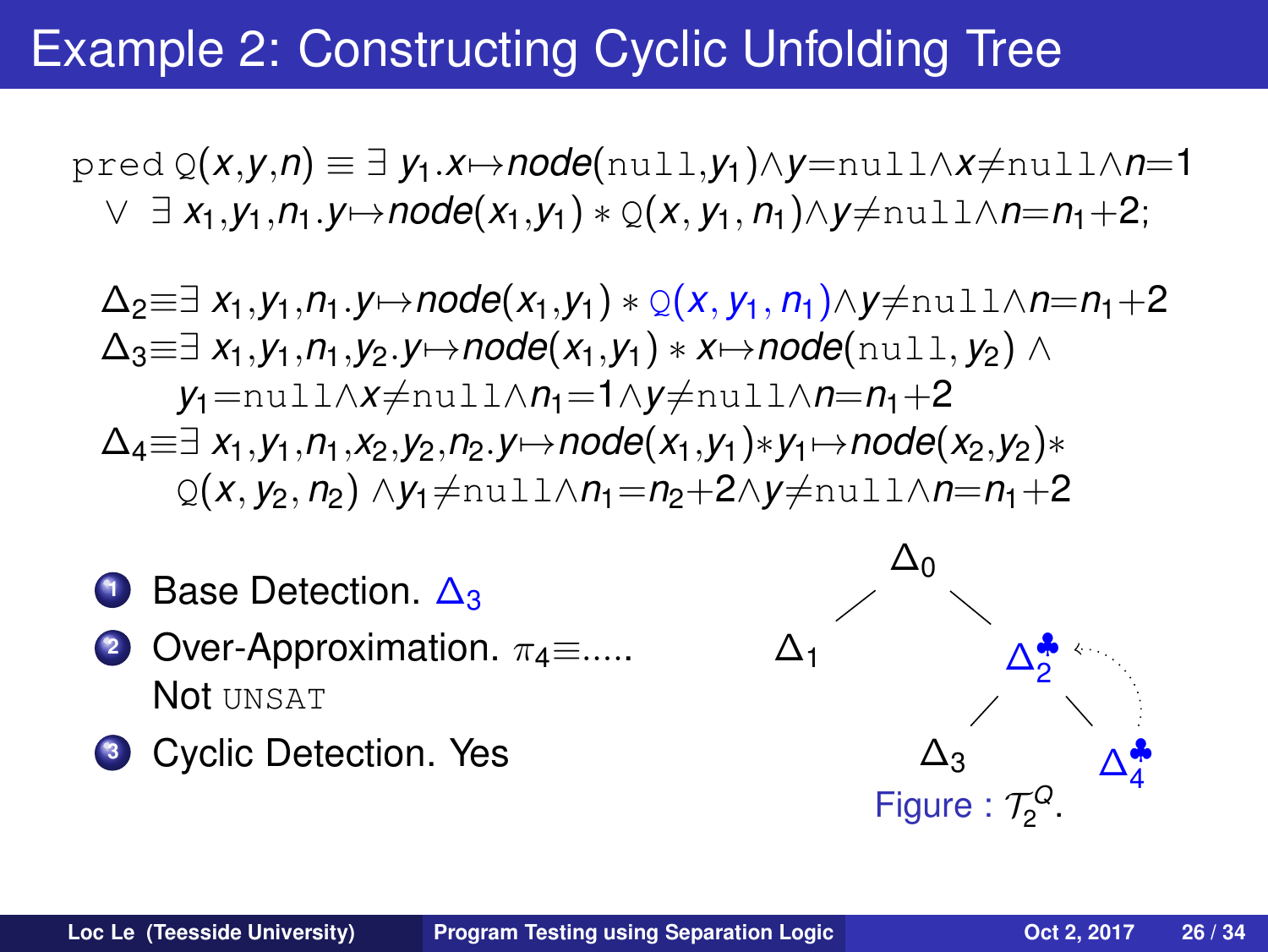# Example 2: Constructing Cyclic Unfolding Tree

Cyclic Detection

 $\Delta_2 \equiv \exists x_1, y_1, n_1. y \mapsto node(x_1, y_1) * Q(x, y_1, n_1) \wedge y \neq null \wedge n = n_1 + 2$  $\Delta_4 \equiv \exists x_1, y_1, n_1, x_2, y_2, n_2, y \mapsto node(x_1, y_1) * y_1 \mapsto node(x_2, y_2) *$ Q(*x*, *y*<sub>2</sub>, *n*<sub>2</sub>) ∧*y*<sub>1</sub>≠null∧*n*<sub>1</sub>=*n*<sub>2</sub>+2∧*y*≠null∧*n*=*n*<sub>1</sub>+2

**Steps** 

- **1** matching externally visible points-to predicate:  $y \mapsto node(\_ \cdot \_ )$
- **2** matching externally visible inductive predicates:  $Q(X, 2, 2)$ 
	- In general, we may need to group isomorphic inductive predicates beforehand (same predicate name and same sequence of free arguments)
- **3** matching externally visible (dis)equalities over pointers:  $y \neq \text{null}$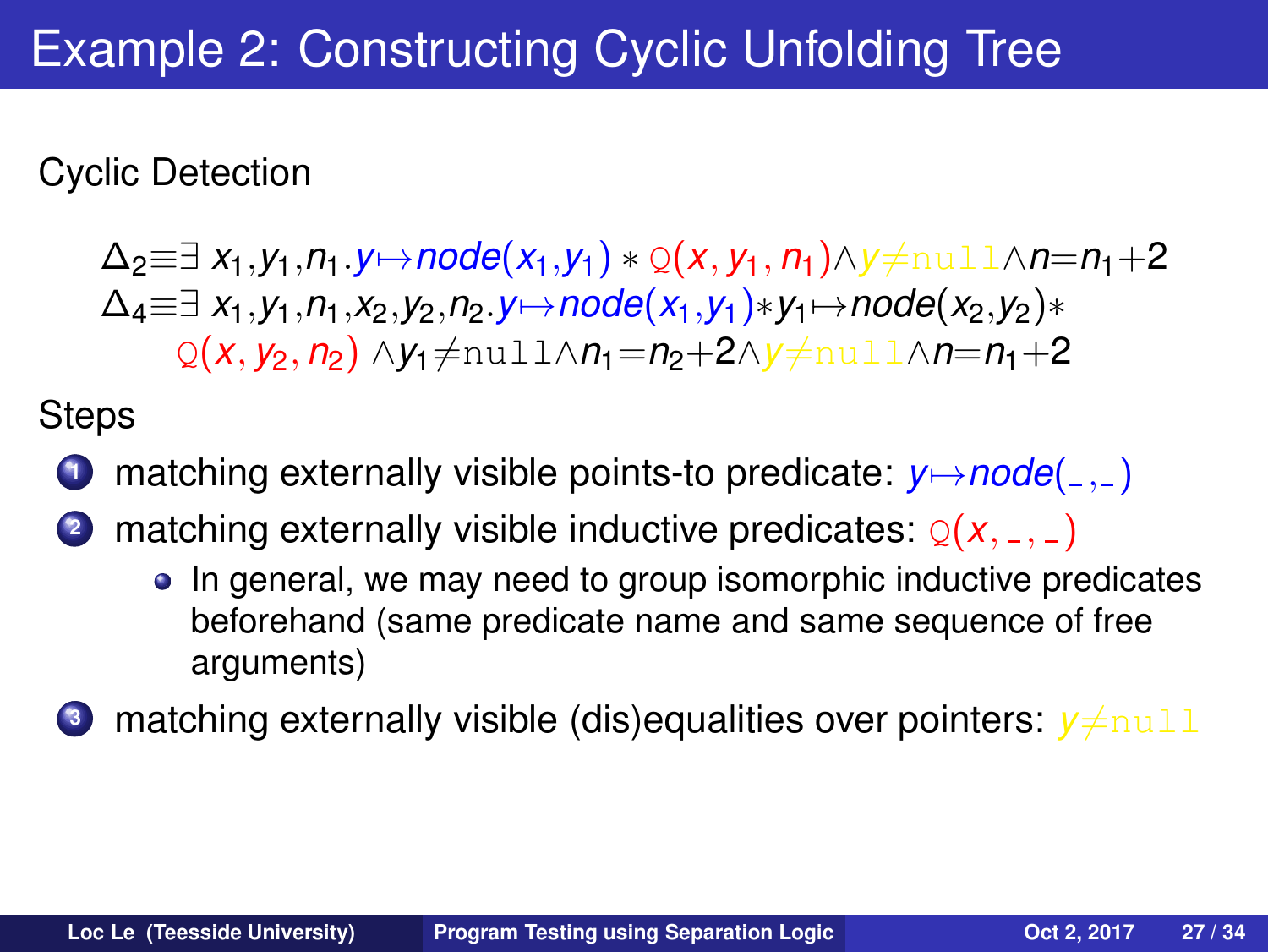#### Example 2: Flattening Cyclic Unfolding Tree

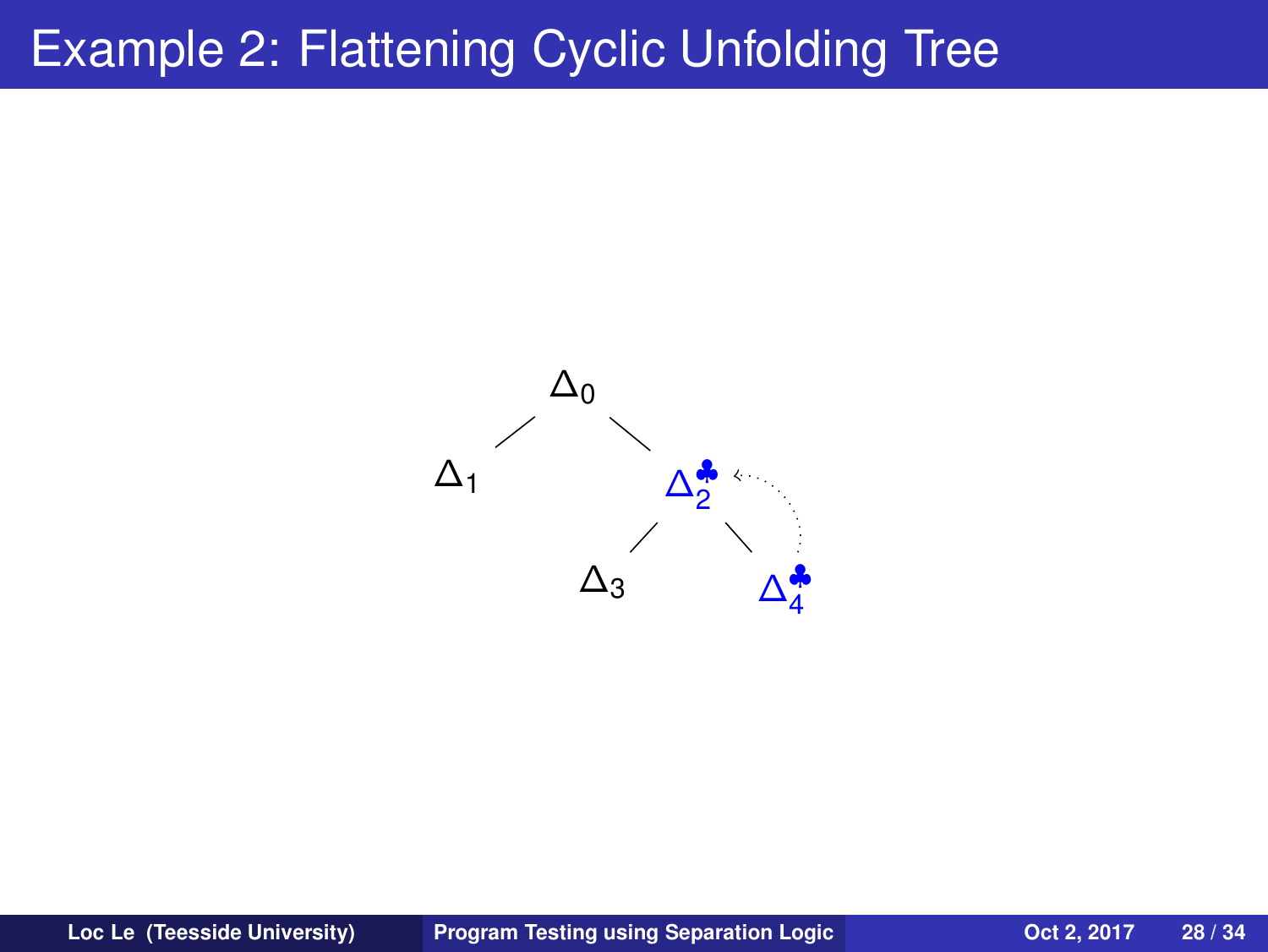# Example 2: Flattening Cyclic Unfolding Tree



$$
\Delta_3^\text{flat} \equiv \Delta_3 \vee \Delta_3^1 \vee \dots
$$

$$
\Delta_3 \equiv \exists x_1, y_1, n_1, y_2. (y \mapsto node(x_1, y_1) * x \mapsto node(n \text{ul1}, y_2) \land x \neq \text{null} \land y \neq \text{null} \land n = n_1 + 1) \land (y_1 = \text{null} \land n_1 = 1)
$$
\n
$$
\Delta_3^1 \equiv \exists x_1, y_1, n_1, x_2, y_2, n_2, y_3. (y \mapsto node(x_1, y_1) * x \mapsto node(\text{null}, y_3) \land x \neq \text{null} \land y \neq \text{null} \land n = n_1 + 1) * (y_1 \mapsto node(x_2, y_2) \land y_2 = \text{null} \land \underline{n_1 = n_2 + 2} \land n_2 = 1)
$$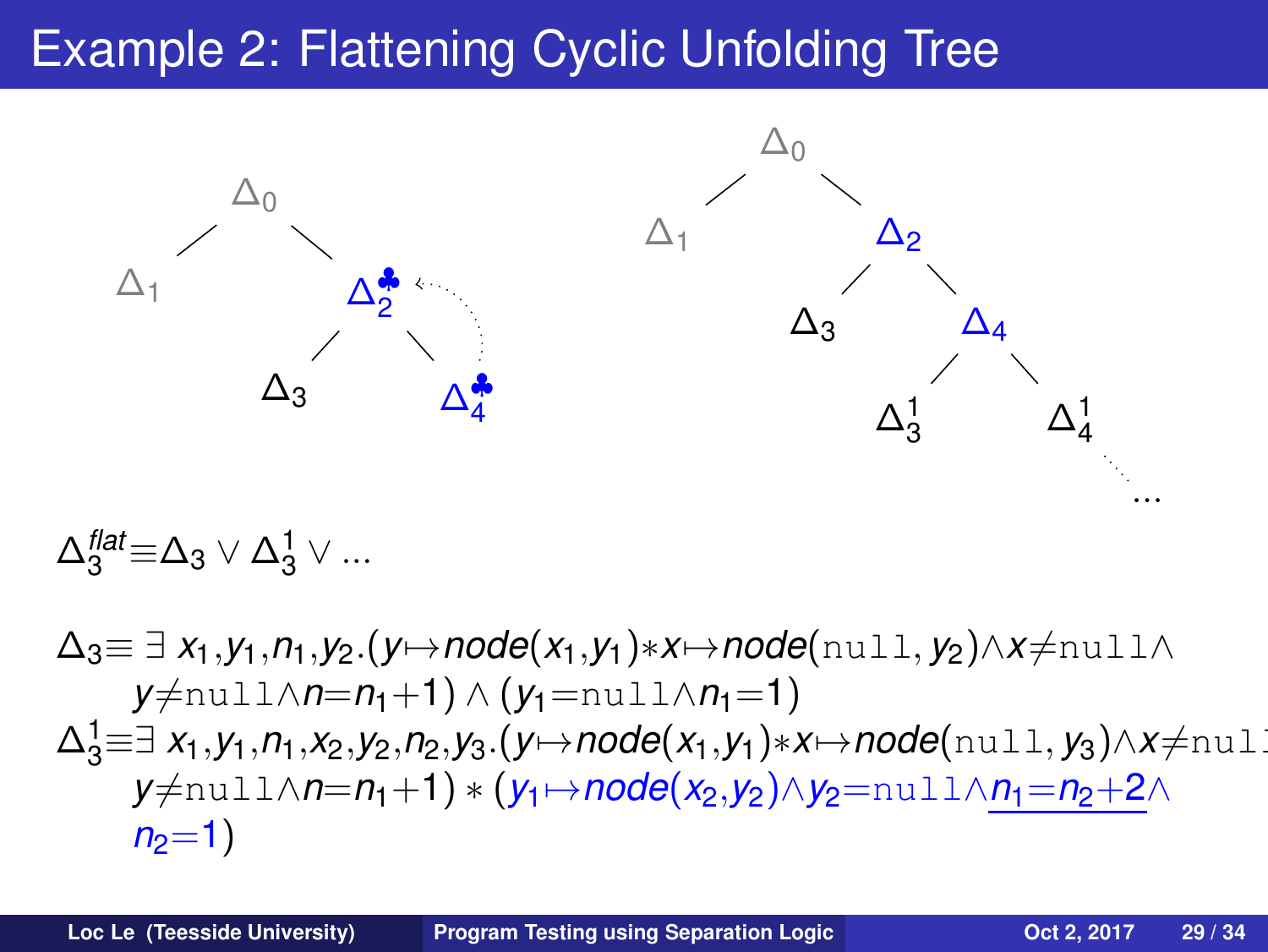# Example 2: Flattening Cyclic Unfolding Tree



$$
\mathbb{P}_{\text{cyc}}(n_1) \equiv n_1 = 1 \lor \exists n_2 . n_1 = n_2 + 2 \land \mathbb{P}_{\text{cyc}}(n_2)
$$

$$
\mathbb{P}_{\text{cyc}}(n_1) \equiv \exists k . n_1 = 2k + 1 \land k \ge 0
$$

 $\Delta^b{}_3$  is equi-satisfiable to  $\Delta_3^\text{flat}$ :

$$
\Delta^{b} 3 \equiv \exists x_1, y_1, x_2, y_2, n_1.(y \mapsto node(x_1, y_1) * x \mapsto node(\text{null}, y_2) \land x \neq \text{null} \land y \neq \text{null} \land n = n_1 + 1) \land (\exists k. n_1 = 2k + 1 \land k \geq 0)
$$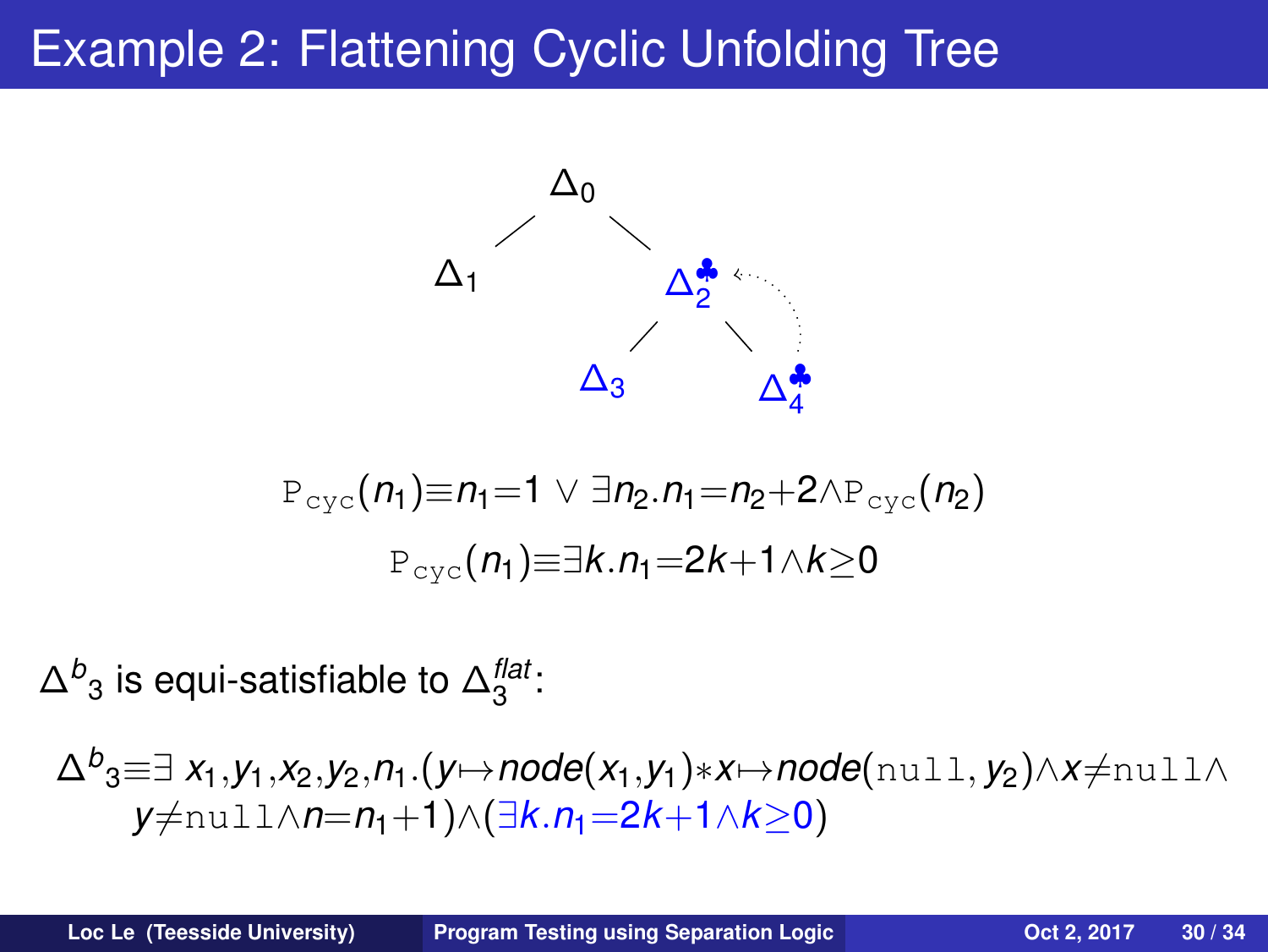# Flattening Cyclic Unfolding Tree



base $^{\mathcal{P}}(\operatorname{\mathsf{Q}}(\mathsf{x},\mathsf{y},\mathsf{n}))\hspace{-1mm}\equiv\hspace{-1mm}\{\Delta_1,\Delta^{\textit{b}}_3\}$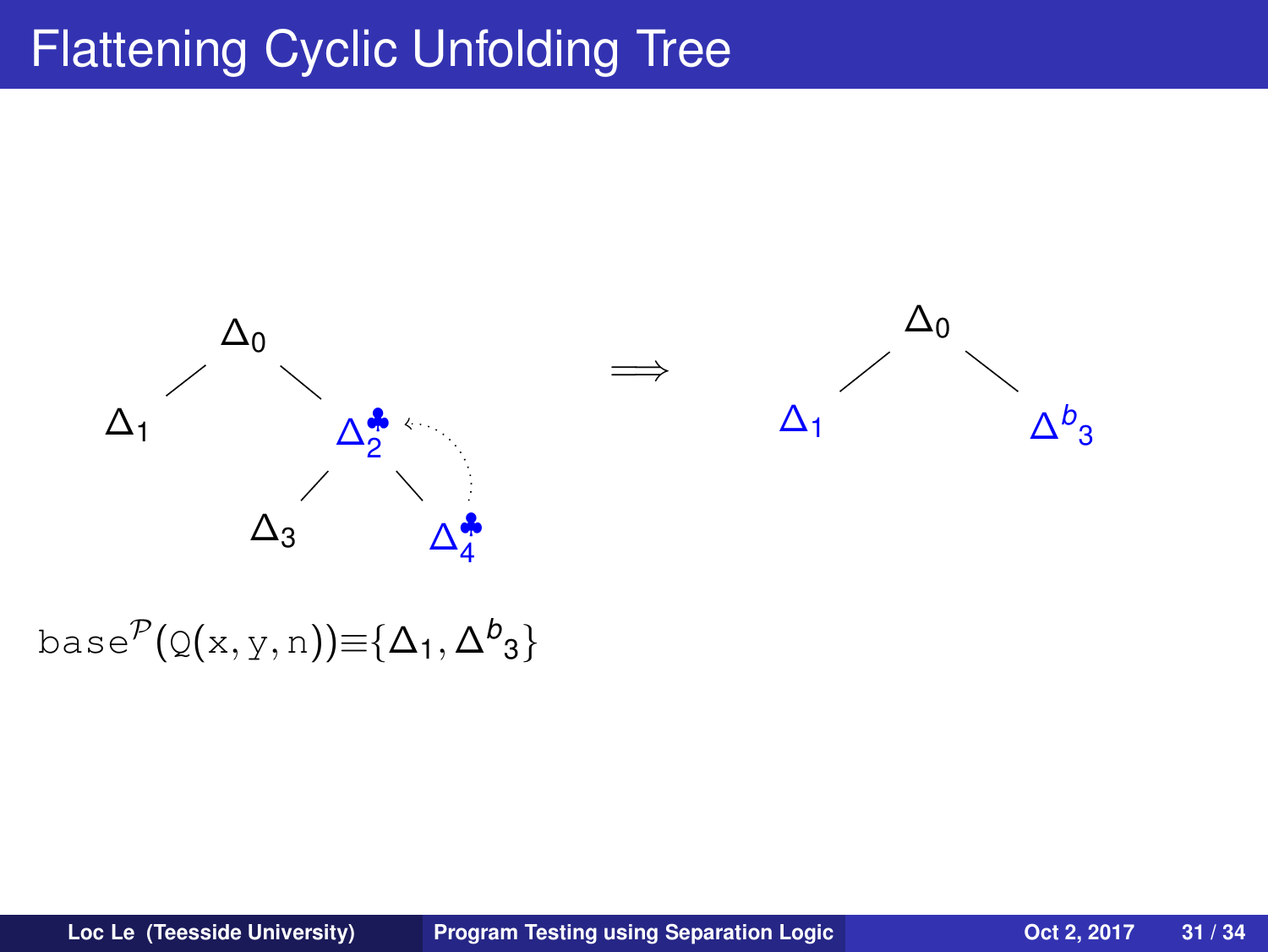An inductive predicate is in the proposed decidable fragment if all

- numerical projections of base leaves; and
- *Pcyc* predicates

are Presburger-definable (i.e., can be computed as Presburger formulas).

- Some systems of arithmetic inductive predicates are Presburger-definable:
	- DPI (Tatsuta *et. al.* APLAS 2016)
	- periodic sets (Bozga *et. al.* CAV 2010)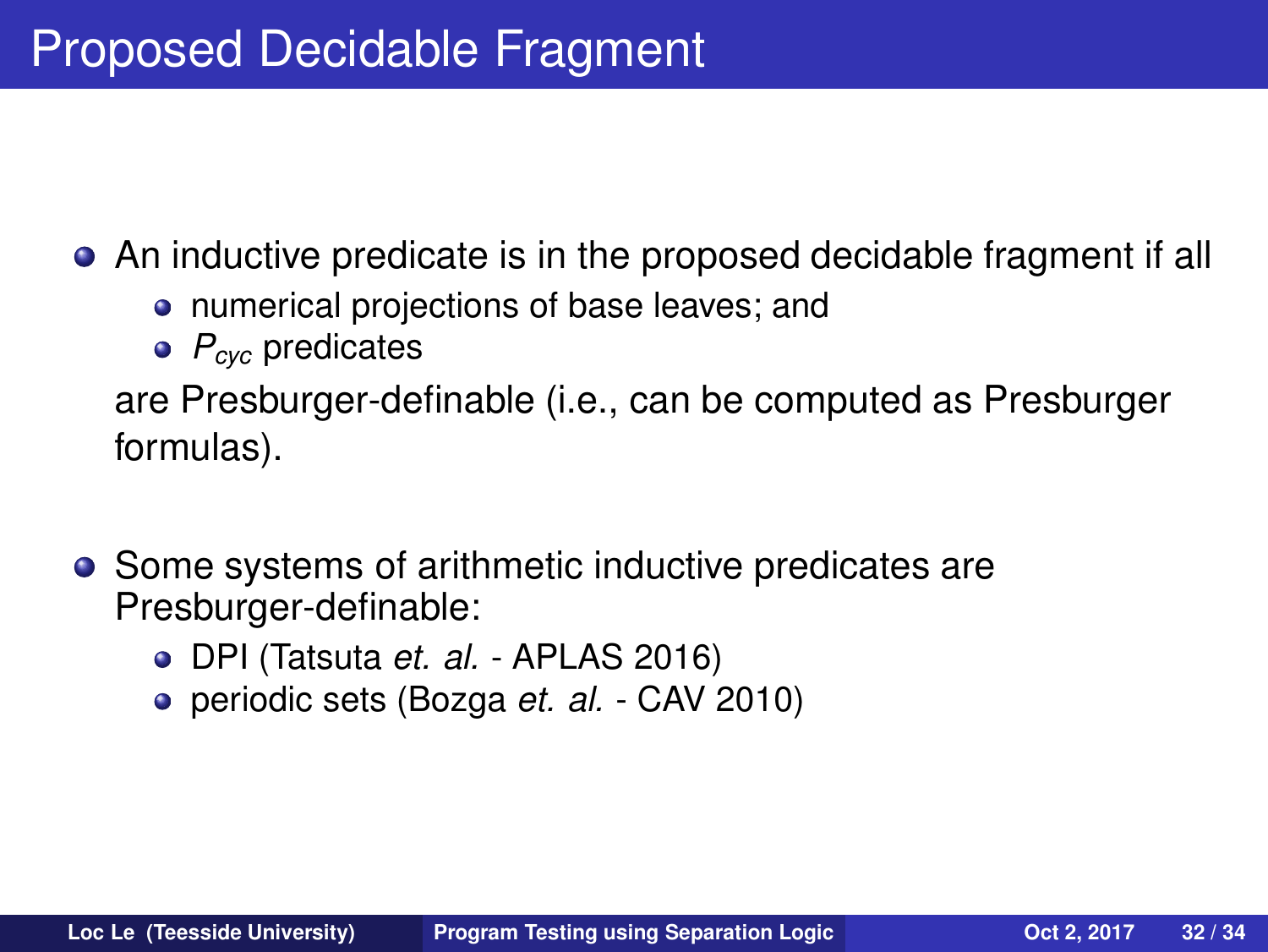# **Conclusion**

- **Test Input Generation using Separation Logic**
- A decision procedure for an extensible decidable fragment in  $\bullet$ separation logic including general inductive predicates and arithmetic
- $\bullet$ Base Computation:

<span id="page-32-0"></span>